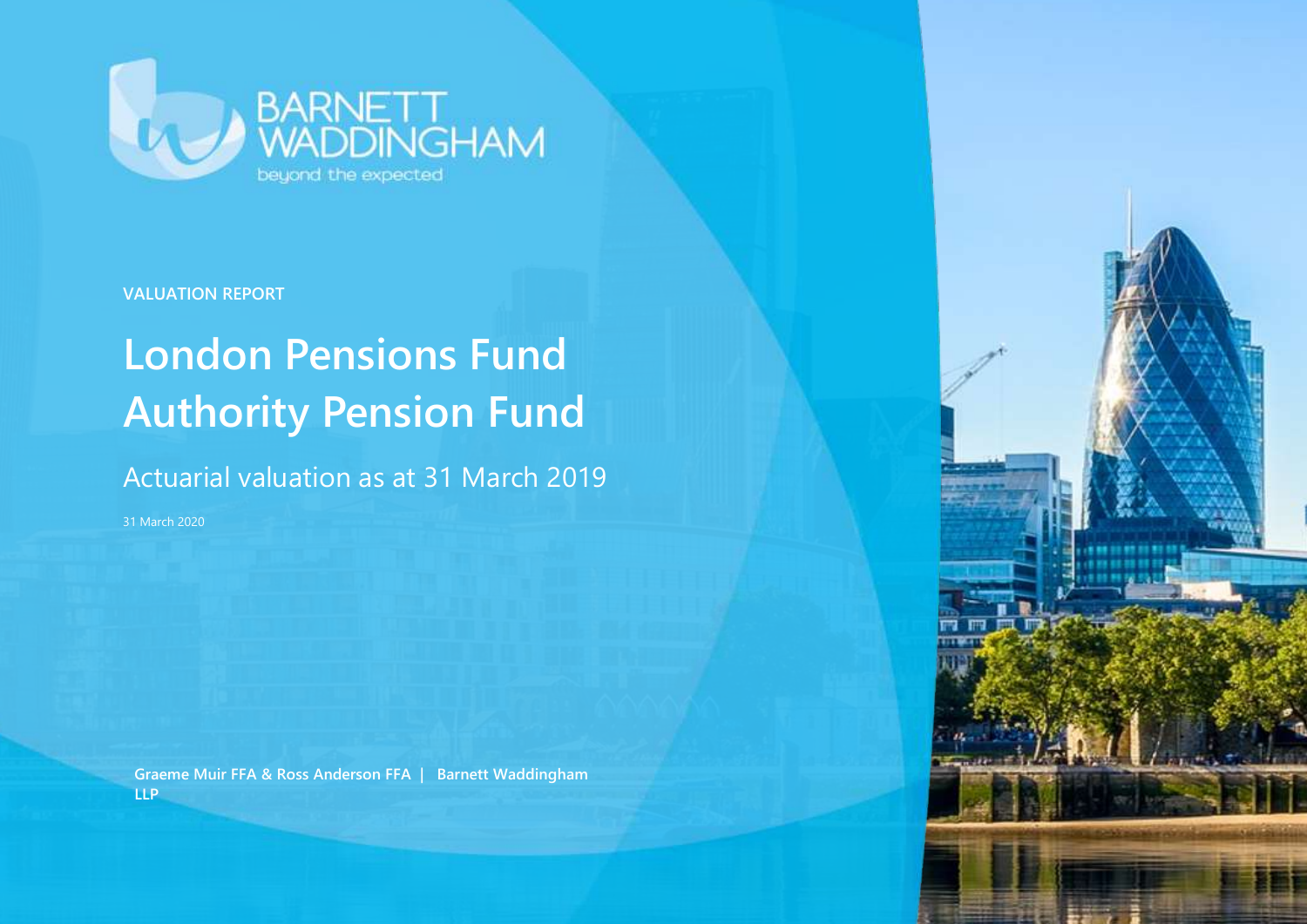

### **Introduction**

We have been asked by London Pensions Fund Authority, the administering authority for the London Pensions Fund Authority Pension Fund (the Fund), to carry out an actuarial valuation of the Fund as at 31 March 2019.

The Fund is part of the Local Government Pension Scheme (LGPS), a defined benefit statutory scheme administered in accordance with the Local Government Pension Scheme Regulations 2013 (the Regulations) as amended.

The purpose of the valuation is to review the financial position of the Fund and to set appropriate contribution rates for each employer in the Fund for the period from 1 April 2020 to 31 March 2023 as required under Regulation 62 of the Regulations. Contributions are set to cover any shortfall between the assumed cost of providing benefits built up by members at the valuation date and the assets held by the Fund and also to cover the cost of benefits that active members will build up in the future.

This report is provided further to the proposed assumptions document dated 9 September 2019 and initial results advice dated 17 October 2019 which set out the background to the valuation and explained the underlying methods and assumptions derivation.

The administering authority applies a funding strategy which differs by employer depending on the nature of each. This report contains results on both the "**Fund-level**" basis (i.e. ignoring the individual employer funding targets) and on the "**individual employer**" basis (i.e. assuming that individual employers' funding targets are applied).

This report summarises the results of the valuation and is addressed to the administering authority of the Fund. It is not intended to assist any user other than the administering authority in making decisions or for any other purpose and neither we nor Barnett Waddingham LLP accept liability to third parties in relation to this advice.

This advice complies with Technical Actuarial Standards (TASs) issued by the Financial Reporting Council – in particular TAS 100: Principles for Technical Actuarial Work and TAS 300: Pensions.

We would be pleased to discuss any aspect of this report in more detail.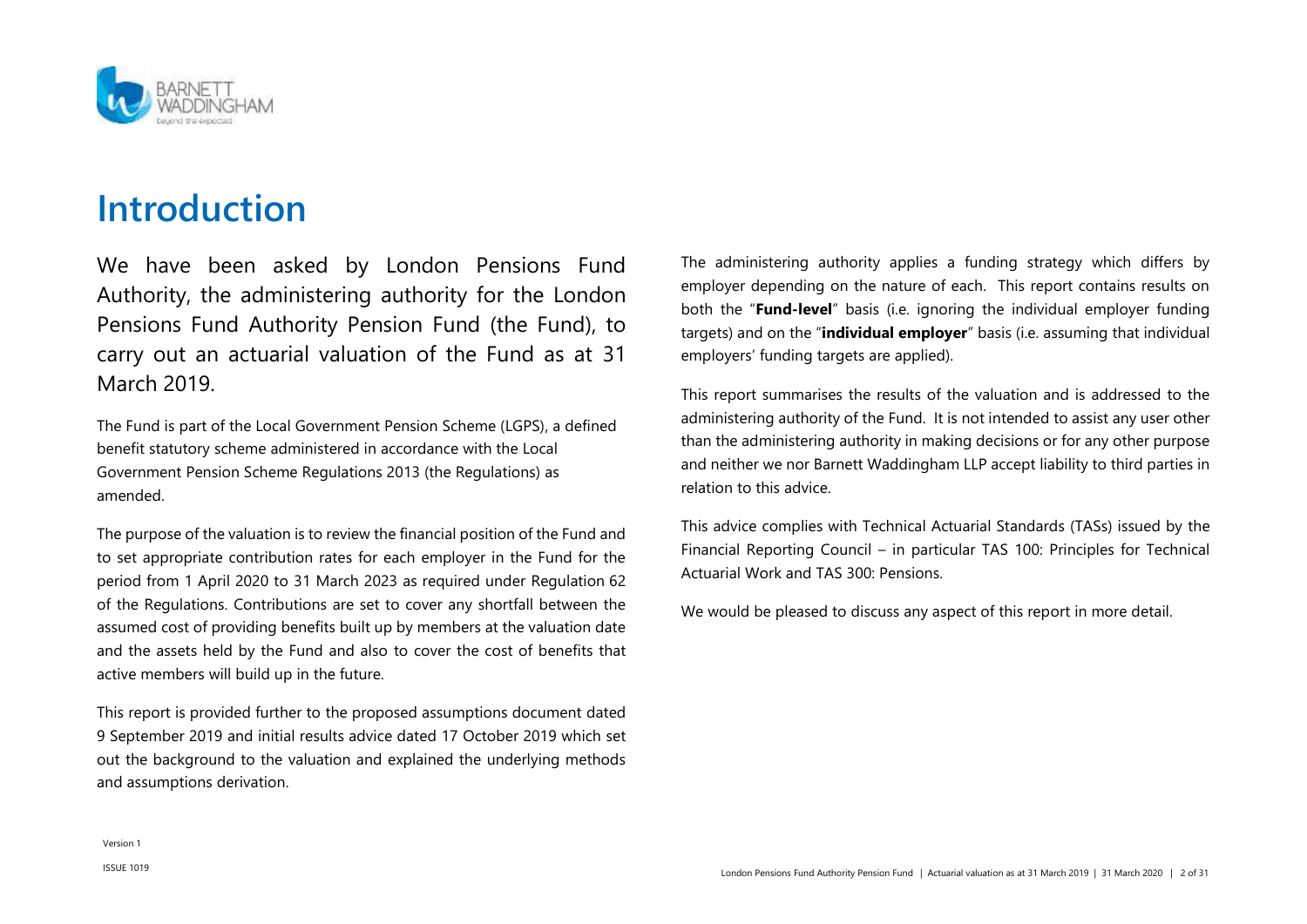

### **Contents**

- [Executive summary](#page-3-0)
- [Background to valuation approach](#page-4-0)
- [Results](#page-7-0)
- [Reconciliation to the previous valuation](#page-11-0)
- Sensitivities [to the liabilities](#page-14-0)
- Sensitivities [to the primary contribution rate](#page-15-0)
- [Final comments](#page-16-0)
- [Appendix 1 Summary of membership data](#page-19-0) and benefits
- [Appendix 2 Summary of assumptions](#page-22-0)
- [Appendix 3 Dashboard](#page-27-0)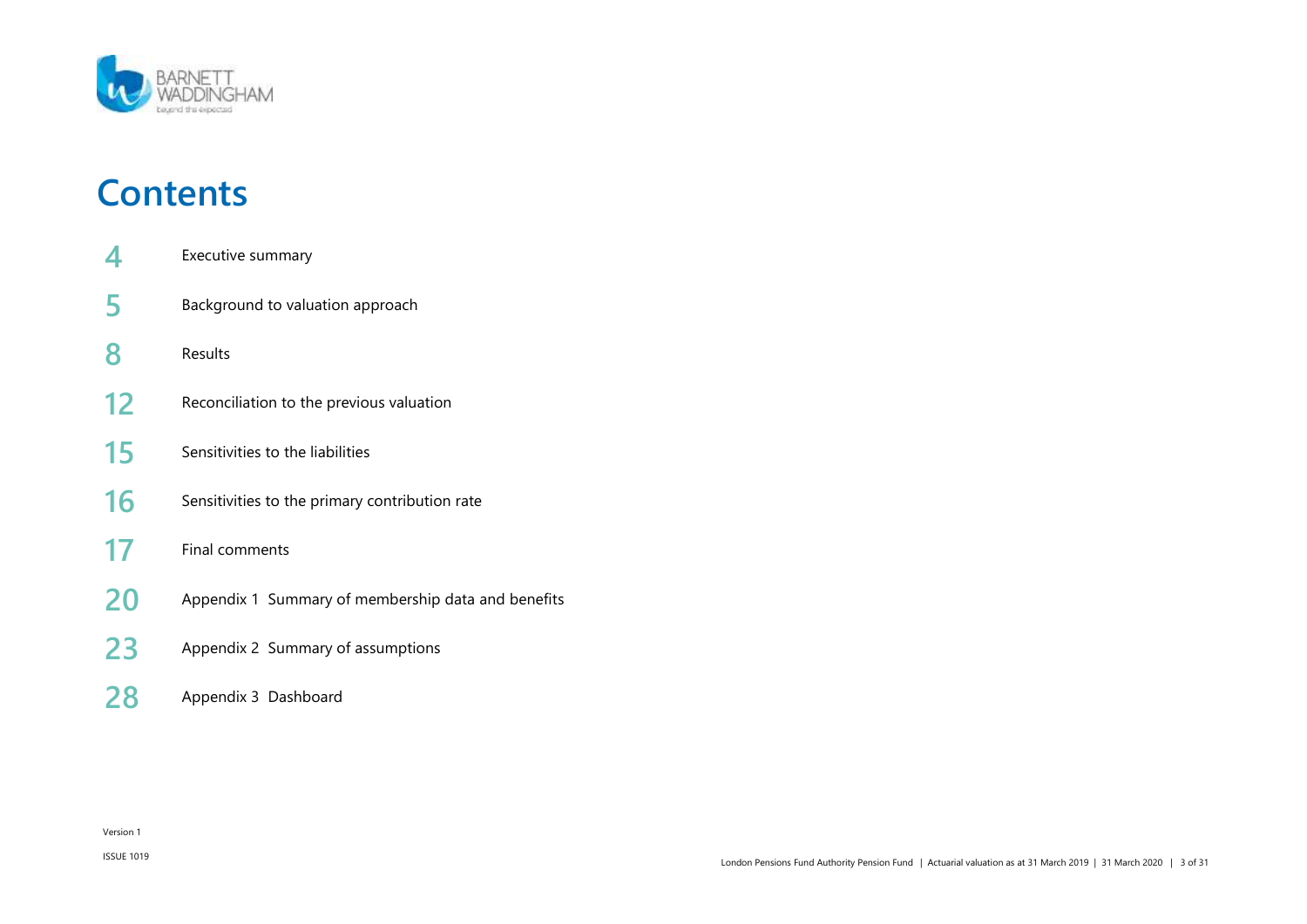

### <span id="page-3-0"></span>**Executive summary**

**Some of the key results contained within this report are set out below:**



### **Funding position**

Since 2016, the funding level has increased from 96% to 109% on the Fund-level basis and from 93% to 106% on the individual employer basis.

### **Contributions**

The average primary rate has increased from 11.9% to 14.0% of pay since the 2016 valuation on the Fund-level basis and from 14.0% to 15.2% of pay on the individual employer basis. Secondary rates have typically decreased due to the improved funding level. Individual employer contributions are set out in individual Rates and Adjustments Certificates.

## **3.**

### **Method and assumptions**

No fundamental changes have been made to the existing overall approach to setting contributions. We have used a smoothed approach to calculate a Fund-level discount rate of 5.3% p.a. based on a weighted average of estimates of long-term asset returns with an allowance for prudence.

### **Individual employers**

**4.**

**2.**

Based on the final employer categories, we estimate the weighted average discount rate used to set individual contribution rates is 5.1% p.a.

### **Drivers**

**5.**

The main reasons for the improvement in funding level since 2016 are strong investment returns and payment of deficit contributions. This has been partially offset by the reduction in the discount rate. The main reason for the increase in primary rate since 2016 is the reduction in the discount rate although this has been partially offset by a reduction in projected life expectancies.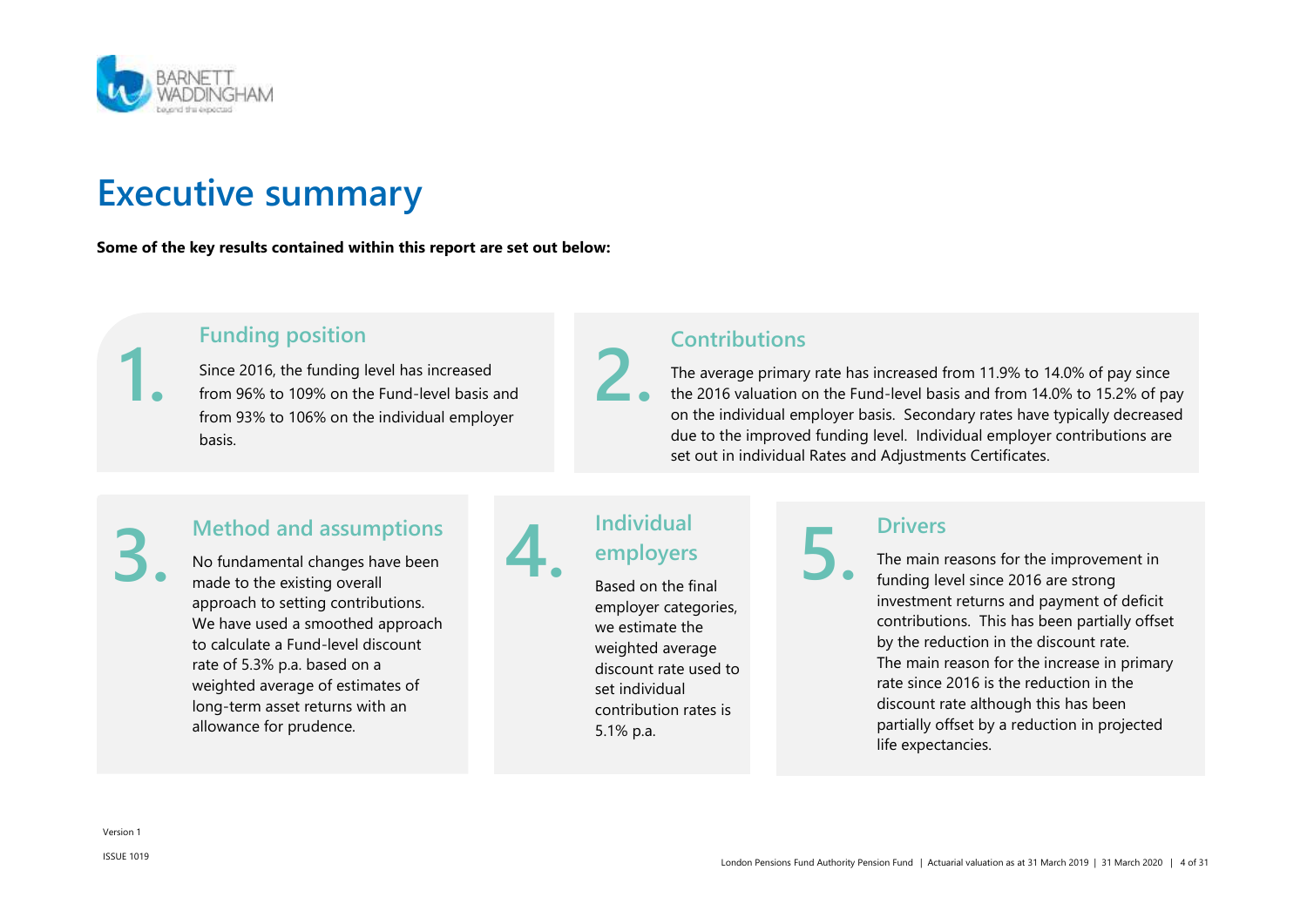

### <span id="page-4-0"></span>**Background to valuation approach**

The purpose of the 2019 actuarial valuation is to set appropriate contribution rates for each employer in the Fund for the period from 1 April 2020 to 31 March 2023, as required under Regulation 62 of the LGPS Regulations. This is done by undertaking a formal valuation of the assets and liabilities of the Fund as at 31 March 2019.

The contribution rates consist of two elements, the primary rate and the secondary rate:

- The **primary rate** for each employer is the employer's future service contribution rate (i.e. the rate required to meet the cost of future accrual of benefits) expressed as a percentage of pay.
- **The secondary rate** is an adjustment to the primary rate to arrive at the total rate each employer is required to pay (for example, to allow for deficit recovery). The secondary rate may be expressed as a percentage of pay or a monetary amount.

Regulation 62 specifies four requirements that the actuary "must have regard" to and these are detailed below:

- 1. The existing and prospective liabilities arising from circumstances common to all those bodies
- 2. The desirability of maintaining as nearly a constant a primary rate as possible
- 3. The current version of the administering authority's Funding Strategy Statement (FSS)
- 4. The requirement to secure the "solvency" of the pension fund and the "long-term cost efficiency" of the Scheme, so far as relating to the pension fund

The wording of the second objective is not ideal in that it appears to be aimed towards the primary rate rather than taking into account the surplus or deficit of the employer. We believe that if we achieve reasonably stable total individual employer rates (which seems like a preferable objective) then we will also meet the regulatory aim.

Definitions for "solvency" and "long-term cost efficiency" are included in CIPFA's Funding Strategy Statement guidance. These can be briefly summarised as:

- ensuring that employers are paying in contributions that cover the cost of benefit accrual and target a fully funded position over an appropriate time period using appropriate actuarial assumptions, and
- that employers have the financial capacity to increase contributions (or there is an alternative plan in place) should contributions need to be increased in future.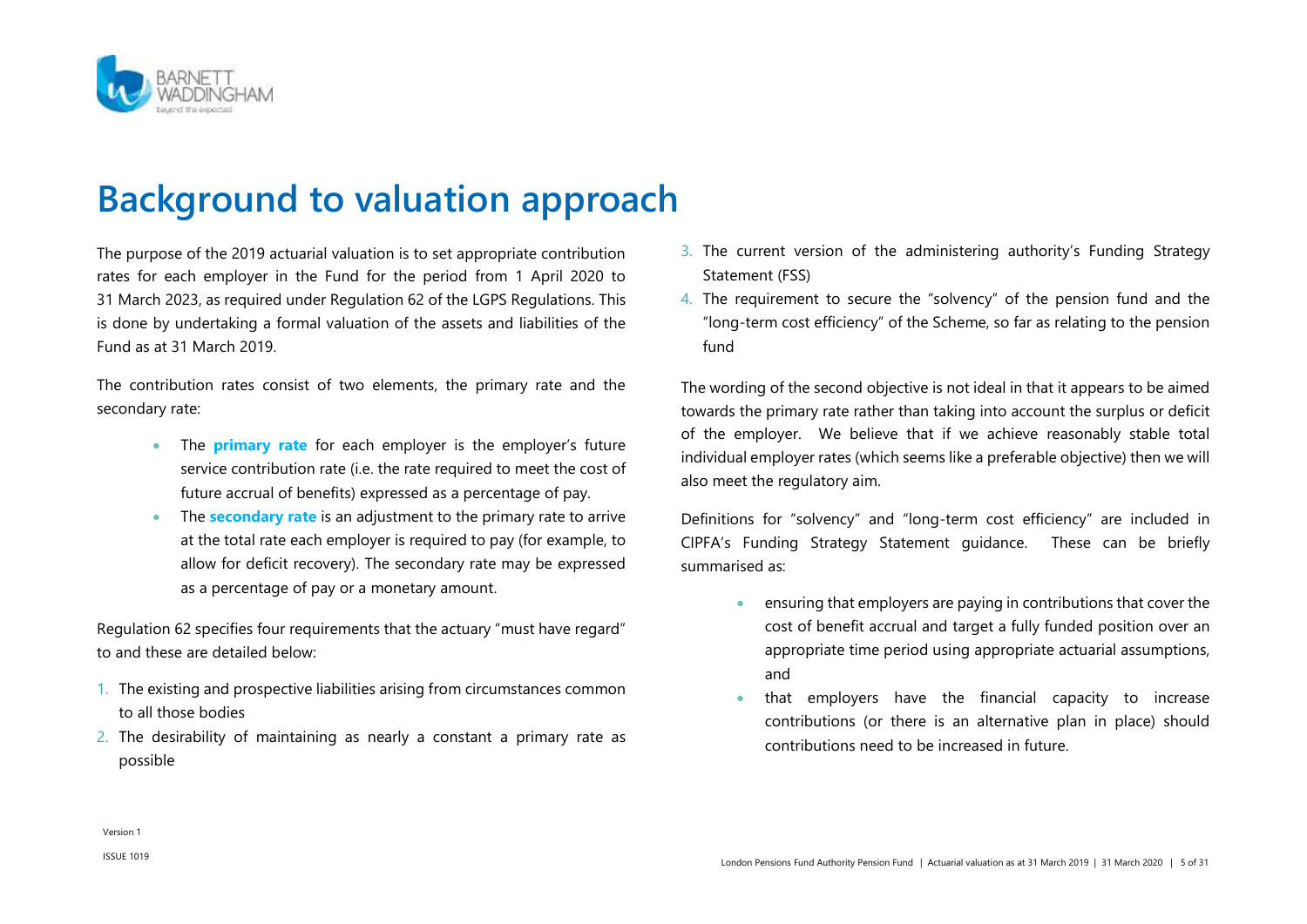

We have considered these four requirements when providing our advice and choosing the method and assumptions used.

A number of reports and discussions have taken place with the administering authority before agreeing the final assumptions to calculate the results and set contribution rates. In particular:

- The proposed assumptions document dated 9 September 2019 and discussions held at the LPFA Board meeting on 23 July 2019.
- The initial results report dated 17 October 2019 which provides information and results on a whole fund basis as well as more detailed background to the method and a summary of the assumptions. These results were presented at the LPFA Board meeting on 24 October 2019.
- The Funding Strategy Statement which was approved by the Board on 11 December 2019 and is available on the administering authority's website.

The final assumptions have been agreed with the administering authority. We confirm that in our opinion the agreed assumptions are appropriate for the purpose of the valuation. Assumptions in full are set out in [Appendix 2.](#page-22-0)

### **Regulatory uncertainties**

There are currently a few important regulatory uncertainties surrounding the 2019 valuation as follows:

> **Effect of the McCloud and Sargeant cases and the cost cap on the** future and historic LGPS benefits structure

- Change in timing of future actuarial valuations from a triennial cycle
- Guaranteed Minimum Pensions (GMP) equalisation

Although it is unclear what impact these uncertainties will have on the future benefits of individual members, we have considered these issues in the assumptions used to set the contribution rates for employers. In particular, for the potential impact of the McCloud/Sargeant cases, we have considered that there are sufficient prudence margins within the assumptions to cover the uncertainty around the results and have therefore made no explicit adjustment to the valuation results for the impact of these cases.

### **Membership data**

A summary of the membership data used for the valuation is set out in [Appendix 1.](#page-19-0) 

The membership data has been checked for reasonableness and we have compared the membership data with information in the Fund accounts. Any missing or inconsistent data has been estimated where necessary. While this should not be seen as a full audit of the data, we are happy that the data is sufficiently accurate for the purposes of the valuation.

### **Benefits**

Full details of the benefits being valued are set out in the Regulations as amended and summarised on the [LGPS website](https://www.lgpsmember.org/) and the Fund's membership booklet. We have made no allowance for discretionary benefits.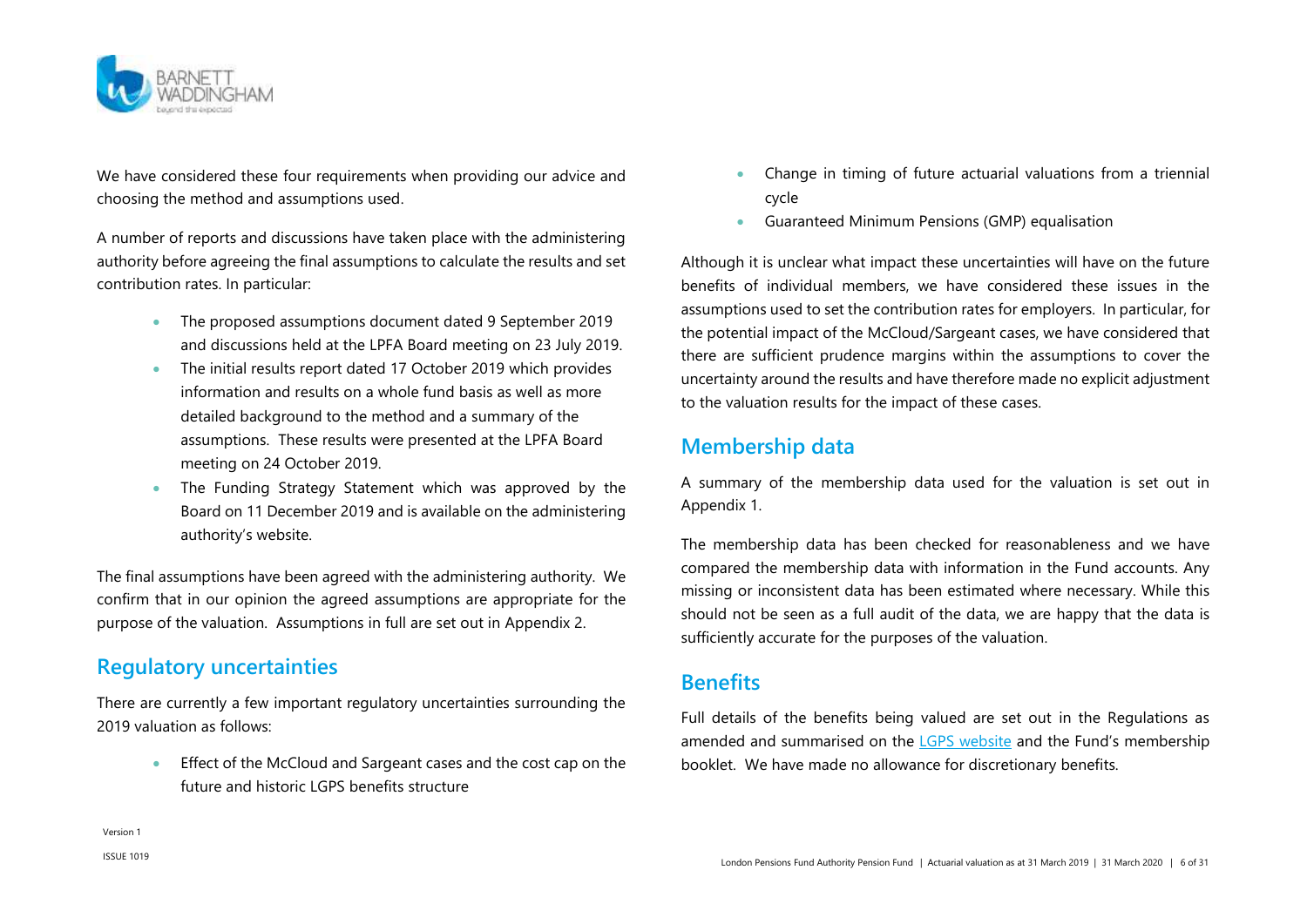

### **Valuation of liabilities**

To calculate the value of the liabilities, we estimate the future cashflows which will be made to and from the Fund throughout the future lifetime of existing active members, deferred benefit members, pensioners and their dependants. We then discount these projected cashflows using the discount rate which is essentially a calculation of the amount of money which, if invested now, would be sufficient together with the income and growth in the accumulating assets to make these payments in future, using our assumption about investment returns.

This amount is called the present value (or, more simply, the value) of members' benefits. Separate calculations are made in respect of benefits arising in relation to membership before the valuation date (past service) and for membership after the valuation date (future service).

To produce the future cashflows or liabilities and their present value we need to formulate assumptions about the factors affecting the Fund's future finances such as inflation, salary increases, investment returns, rates of mortality, early retirement and staff turnover etc.

The assumptions used in projecting the future cashflows in respect of both past service and future service are summarised in [Appendix 2.](#page-22-0)

#### **Prudence**

Where there is greater uncertainty in a particular assumption, the recommended assumption may include a margin for prudence. As the assumptions are being used to set contributions, this simply means that using a prudent assumption will give more potential scenarios where the calculated contributions are sufficient than those where they are not.

Our approach to prudence is to make an explicit allowance for prudence in the discount rate but to set all other assumptions without any explicit margin.

#### **Assets**

We have been provided with audited Fund accounts for each of the three years to 31 March 2019. The market asset valuation as at 31 March 2019 was £6,053m.

For the purposes of the valuation, we use a smoothed value of the assets rather than the market value. The financial assumptions that we use in valuing the liabilities are smoothed around the valuation date so that the market conditions used are the average of the daily observations over the period 1 January 2019 to 30 June 2019. We value the assets in a consistent way by applying a similar smoothing adjustment to the market value of the assets. The smoothing approach means that contribution rates over the next three years are not singularly dependent on the market value of assets and market conditions on one particular day.

The smoothed asset valuation as at 31 March 2019 was £6,035m. This was based on a smoothing adjustment of 99.7%.

The Fund's long-term investment strategy has been taken into consideration in the derivation of the discount rate assumption The investment strategy is set out in the Fund's Investment Strategy Statement (ISS) dated May 2019.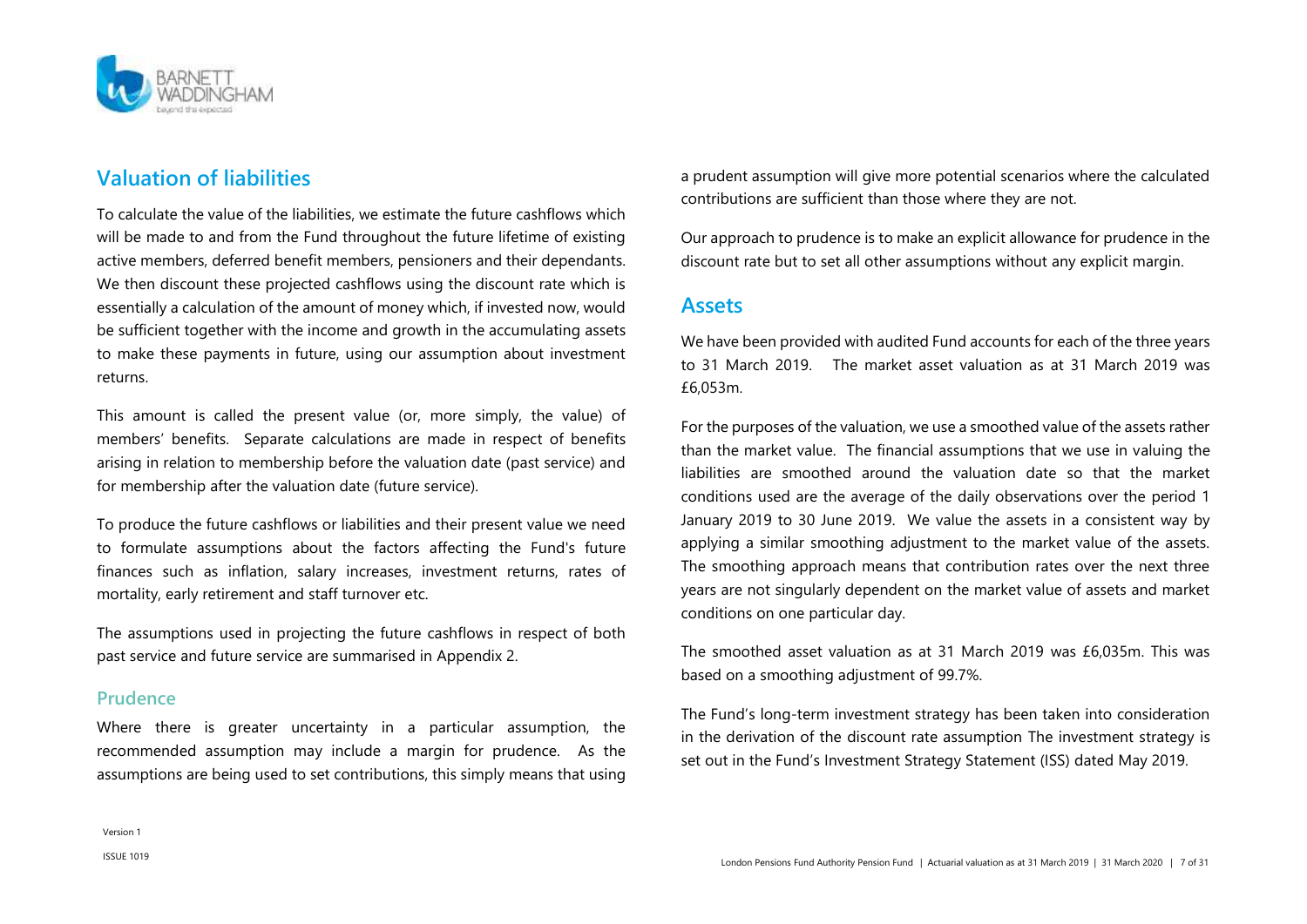

### <span id="page-7-0"></span>**Results**

### **Funding position**

### **Fund-level basis**

A comparison is made of the value of the existing assets with the value of the accrued liabilities. If there is an excess of assets over the liabilities then there is a surplus. If the converse applies there is a deficit. Using the assumptions and the Fund-level discount rate summarised in [Appendix 2,](#page-22-0) the results of the valuation in terms of funding level at Fund level are set out below.



There was a surplus of £481m at Fund level at 31 March 2019, corresponding to a funding level of 109%. This compares to a deficit of £183m at 31 March 2016, corresponding to a funding level of 96%.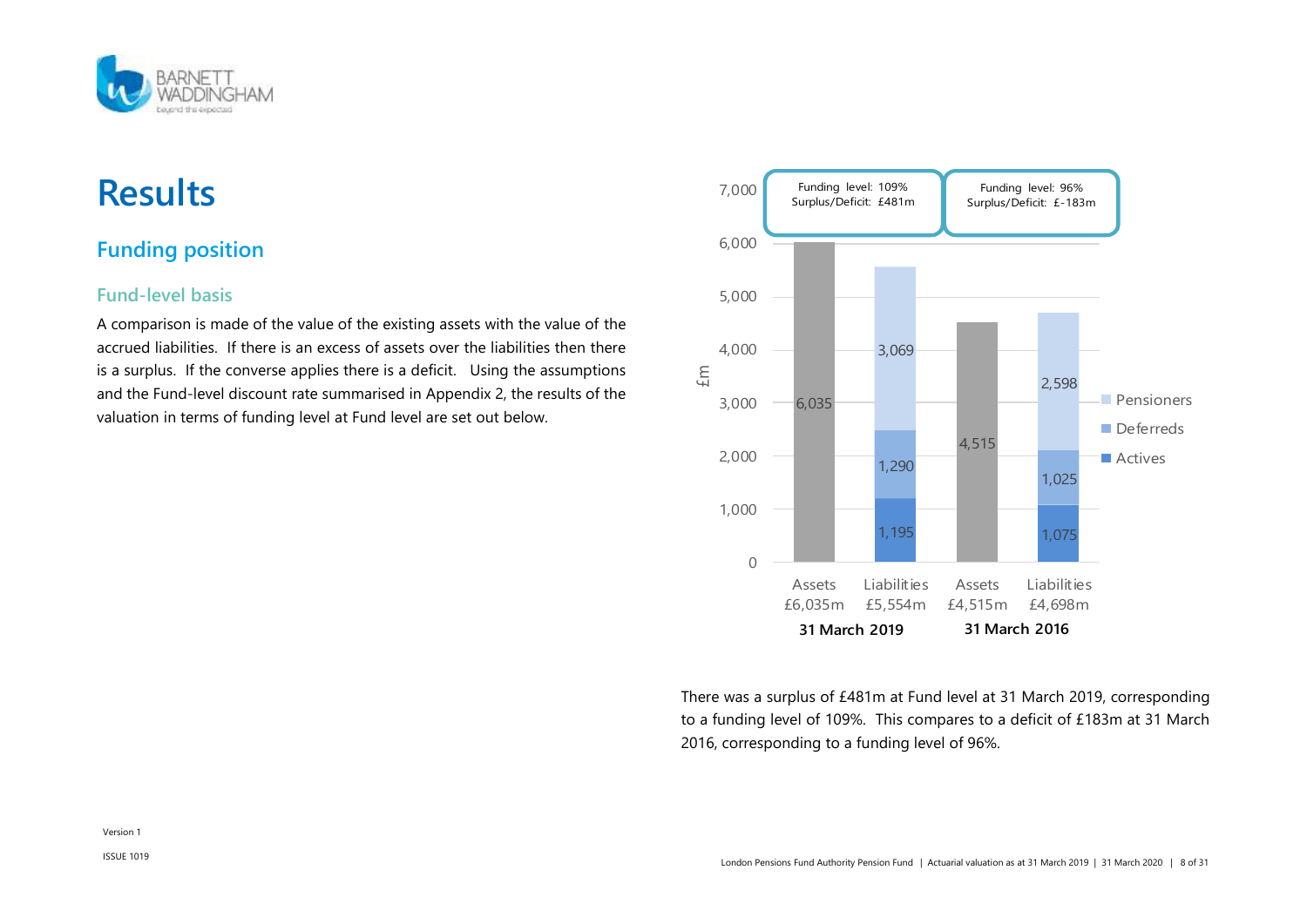

### **Individual employer strategies**

Using the assumptions and the discount rate based on individual employer strategies, the funding levels are set out in the graph below.



There was a surplus of £326m on the employer-specific assumptions at 31 March 2019, corresponding to a funding level of 106%. This compares to a deficit of £366m at 31 March 2016, corresponding to a funding level of 93%.

### **Difference between Fund-level and individual employer strategies' results**

The Fund-level results are provided on a single discount rate of 5.3% p.a. for all employers. If we vary the discount rate at employer level according to the LPFA funding framework, then the average weighted discount rate is 5.1% p.a., which leads to a higher value of liabilities. There is a decrease in the surplus of £155m from using the employer-specific assumptions.

### **Contribution rates**

The total contribution rate payable by employers consists of two elements: the primary rate and the secondary rate. Active members pay contributions to the Fund as a condition of membership in line with the rates required under the Regulations. Please note that expenses are dealt with in the derivation of the discount rate and therefore we make no explicit allowance in the primary rate for expenses.

### **Primary rate - Fund-level discount rate**

Using the assumptions summarised in [Appendix 2,](#page-22-0) the resulting average primary rate across the whole Fund, on the Fund-level discount rate, is set out in the table below after allowing for member contributions. We have also provided the results from the previous valuation.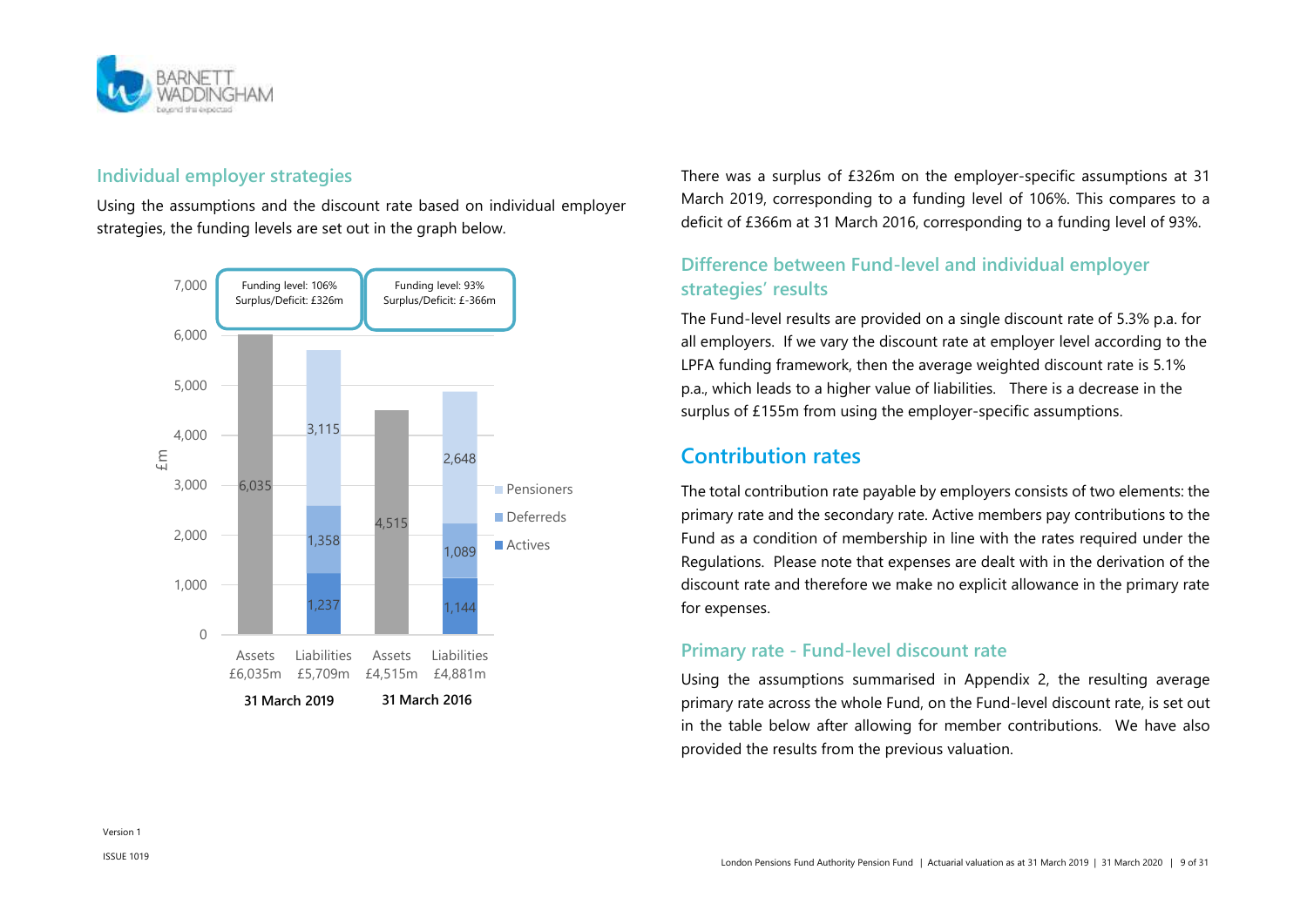

| Less average member rate<br><b>Fund primary rate</b> | 14.0%              | 11.9%                 |
|------------------------------------------------------|--------------------|-----------------------|
| Total future service rate                            | 21.2%<br>$-7.2%$   | 19.2%<br>$-7.3%$      |
|                                                      | % of pay p.a.      | % of pay p.a.         |
| employer-specific basis                              | 31 March<br>2019   | 31 March<br>2016      |
| Primary rate on the                                  | Valuation<br>basis | Previous<br>valuation |

Therefore, the Fund-level primary rate has increased by 2.1% of payroll since the 31 March 2016 valuation.

#### **Primary rate – Employer-level discount rate**

On the employer-specific discount rate, the resulting average primary rate across the whole Fund is set out in the table below.

| <b>Fund primary rate</b>  | 15.2%                                        | 14.0%                                    |
|---------------------------|----------------------------------------------|------------------------------------------|
| Less total member rate    | $-7.2%$                                      | $-7.3%$                                  |
| Total future service rate | 22.4%                                        | 21.3%                                    |
|                           | % of pay p.a.                                | % of pay p.a.                            |
| <b>Primary rate</b>       | 2019                                         | 2016                                     |
|                           | <b>Valuation</b><br><b>basis</b><br>31 March | <b>Previous</b><br>valuation<br>31 March |

The employer-specific primary rate has increased by 1.2% of payroll since the 31 March 2016 valuation.

It is less than the increase in the primary rate at the Fund level because some employers have improved their covenant category since the 2016 valuation which has offset some of the increase due to the reductions in discount rates.

As the Fund-level primary rate at 31 March 2019 is 14.0% of payroll, the primary rate is 1.2% p.a. of payroll higher on the agreed assumptions as a result of applying the employer-specific strategy.

#### **Secondary rate**

The secondary rate is an adjustment to the primary rate to arrive at the total rate each employer is required to pay (for example, to allow for deficit recovery). Where there is a deficit, contributions should be set to restore the funding positions to 100% over an agreed "recovery period".

At 31 March 2016, there was a deficit in the Fund and the secondary contributions were agreed with individual employers in order to restore the Fund to a full funding by 31 March 2030 (although each individual employer was subject to their own recovery period in line with the LPFA's funding strategy). The average secondary rate (on the individual employer discount rate basis) as a percentage of payroll was 6.0% of payroll at 31 March 2016.

The primary and secondary rate of the individual employer contributions payable for each employer are set out in individual Rates and Adjustments Certificates. These will differ from the primary rate set out above as well as varying from each other as they are either based on the employer's own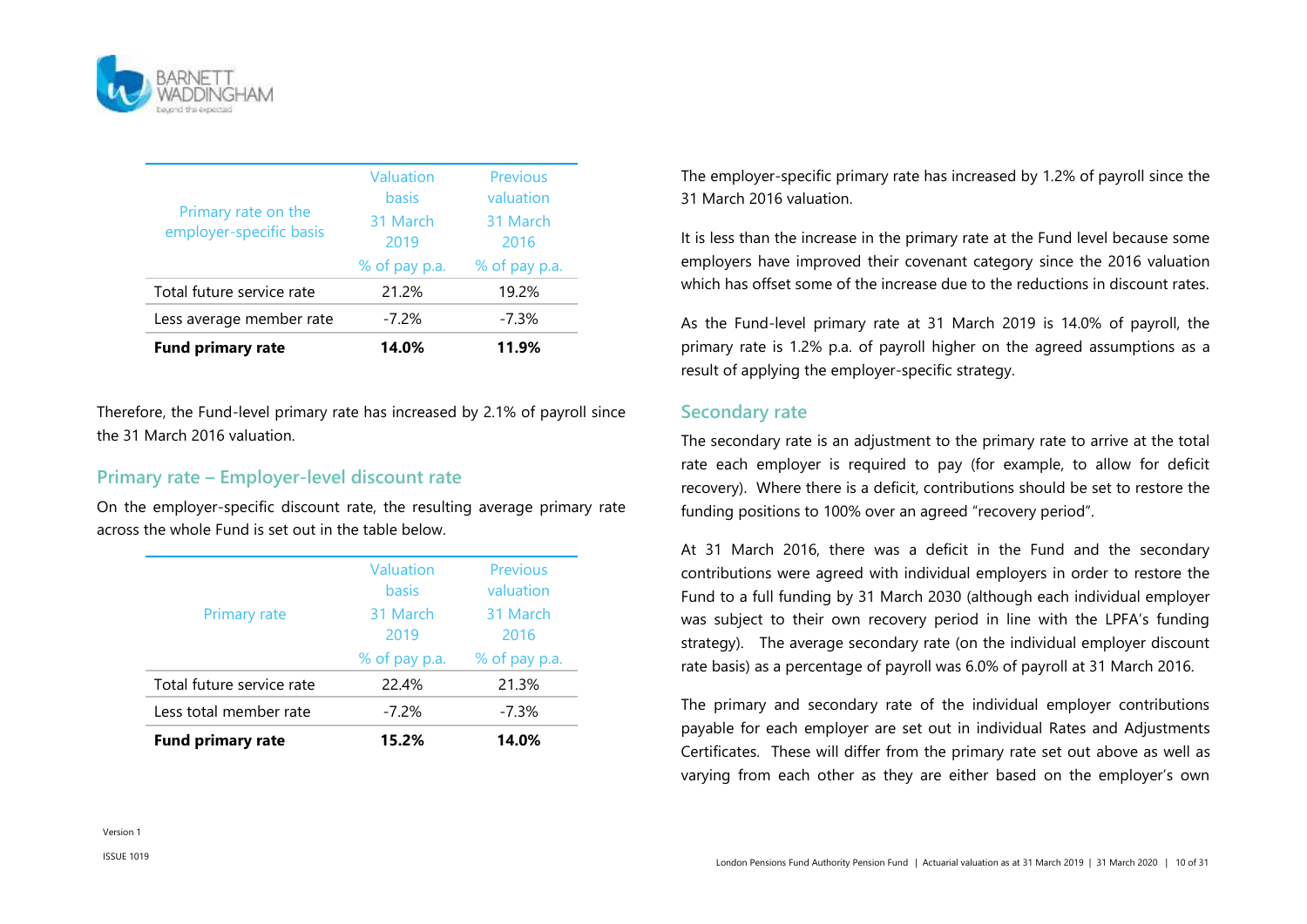

membership and experience or they are the employer's share of the contributions payable within a pool of employers.

The average secondary rate adjustment (on the individual employer discount rate basis) as a percentage of payroll is 2.4% p.a. in the year to 31 March 2021.

The secondary rate has decreased as a significant number of employers who were in deficit at the last valuation will now be in surplus, meaning that they move from paying a secondary rate to not paying one.

#### **Standardised basis**

As part of our calculations we have considered the results on a standardised basis as set by the Scheme Advisory Board (SAB). We are required to provide the Scheme Advisory Board with the results for the Fund for comparison purposes.

The standardised basis is set by the Government Actuary's Department (GAD) with some of the assumptions used being set locally (such as mortality) and some are set at Scheme level (including all the financial assumptions). It is not used to set contributions as it does not reflect the Fund's investment strategy or the administering authority's attitude to risk; contributions are set using the funding basis.

The results on the standardised basis as at 31 March 2019 are set out in the dashboard in [Appendix 3.](#page-27-0) The dashboard has been introduced since the previous valuation to assist readers to compare LGPS valuation reports and the information will be used by GAD in their Section 13 review of the LGPS funds.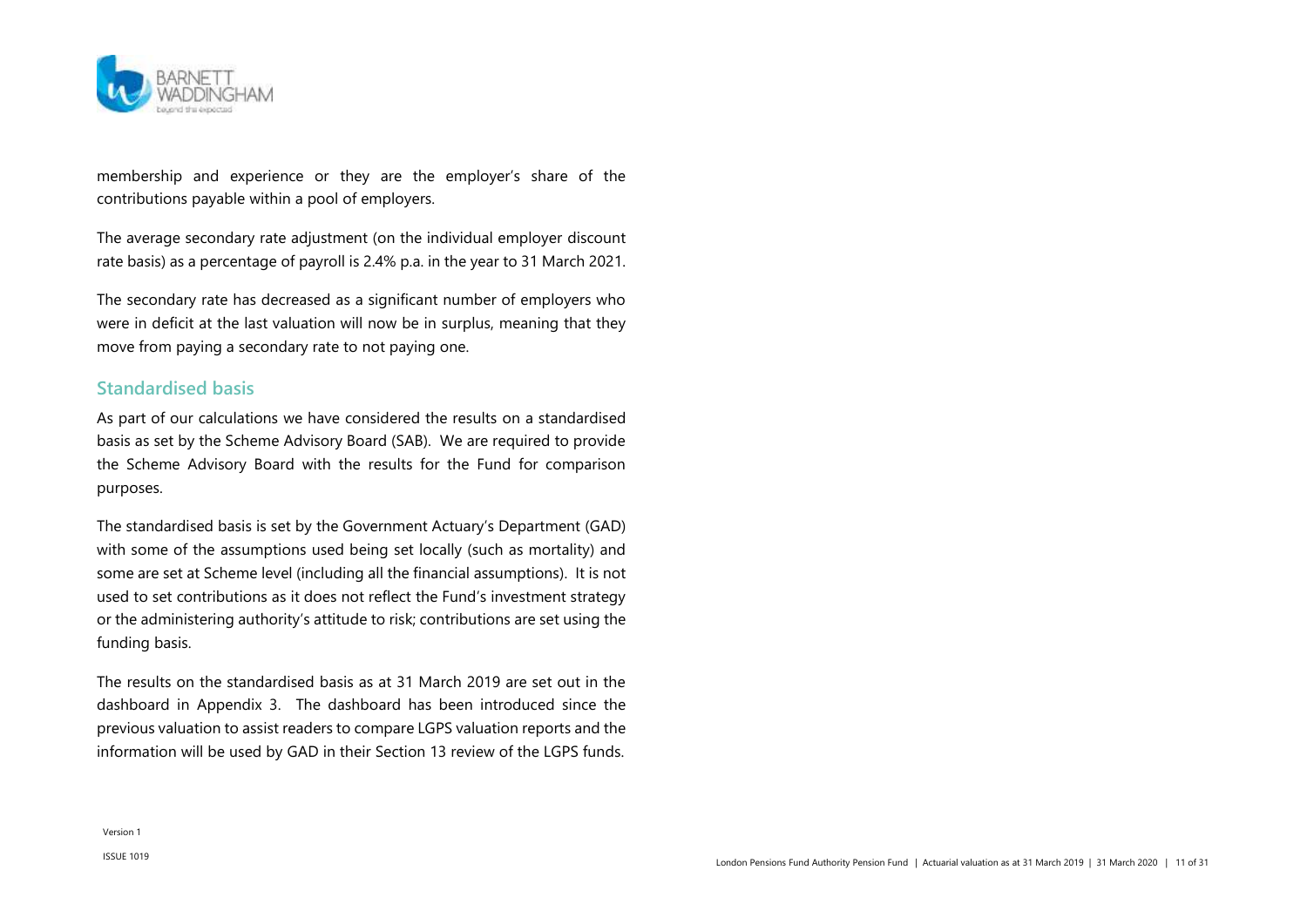

### <span id="page-11-0"></span>**Reconciliation to the previous valuation**

### **Funding position**

The previous valuation revealed a deficit of £183m. The key factors that have influenced the funding level of the whole Fund over the period are illustrated in the chart below.



### **Asset returns and other experience**

- Investment returns have been strong since 2016 leading to an estimated improvement in the position of £849m. The Fund has returned over 11.1% p.a. compared to the assumed return of 5.7% p.a. over the three year period.
- Contributions paid were higher than the cost of benefits accrued on the Fund-level basis as the employers made primary contributions on their own funding basis and secondary contributions resulting in an estimated improvement in the funding position of £204m.

#### **Assumptions**

- A review of the approach when setting the financial assumptions (in particular, a reduction in the discount rate) resulting in an increase in the liabilities of £502m
- Updating the mortality assumptions to allow for a fall in future life expectancies resulted in a decrease in the liabilities of £130m.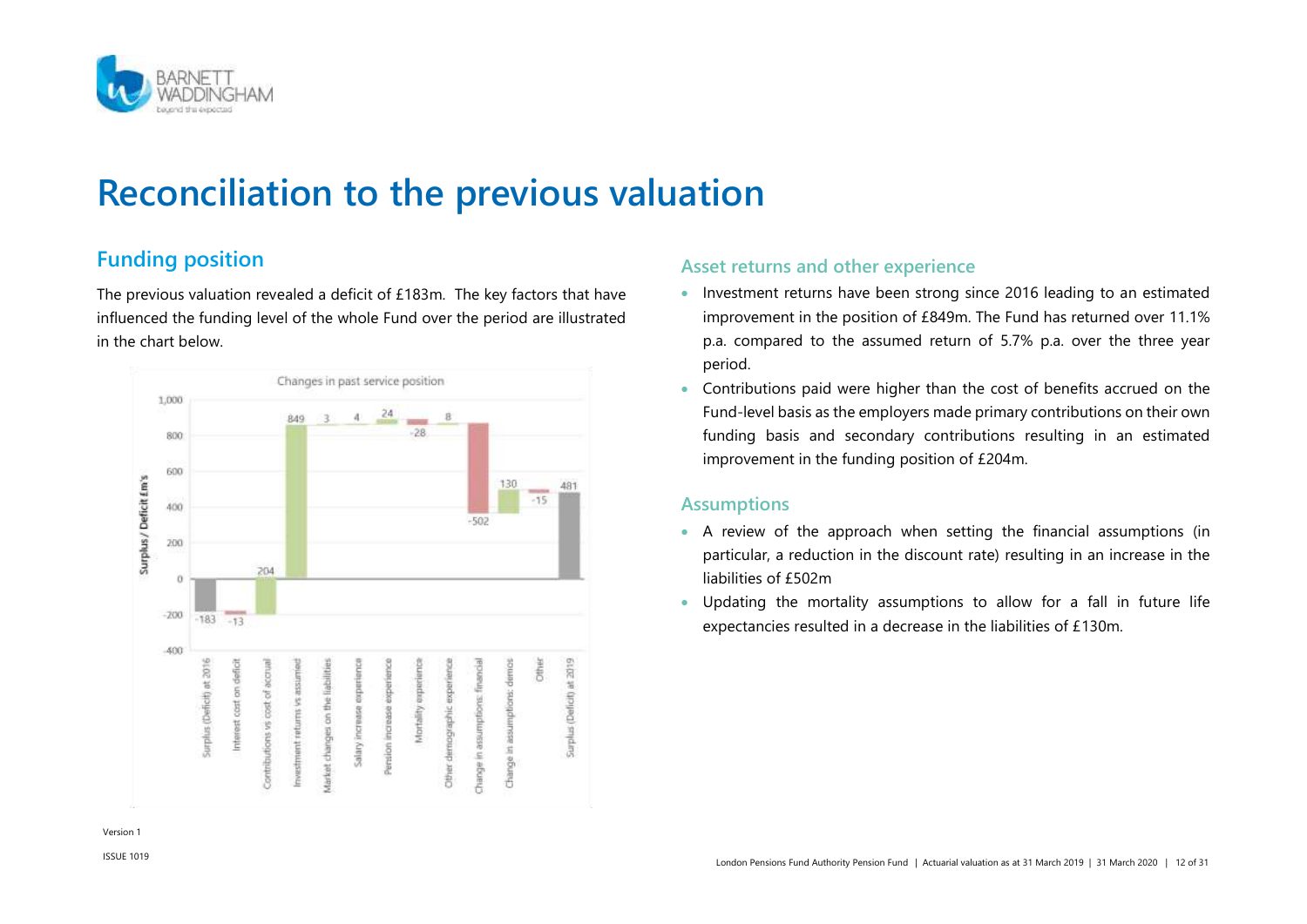

### **Primary contribution rate – Fund level**

The previous valuation resulted in an average Fund-level primary rate of 11.9% of Pensionable Pay which has increased to 14.0%. The reasons for the change in the cost of future benefit accrual are set out in the reconciliation chart below.

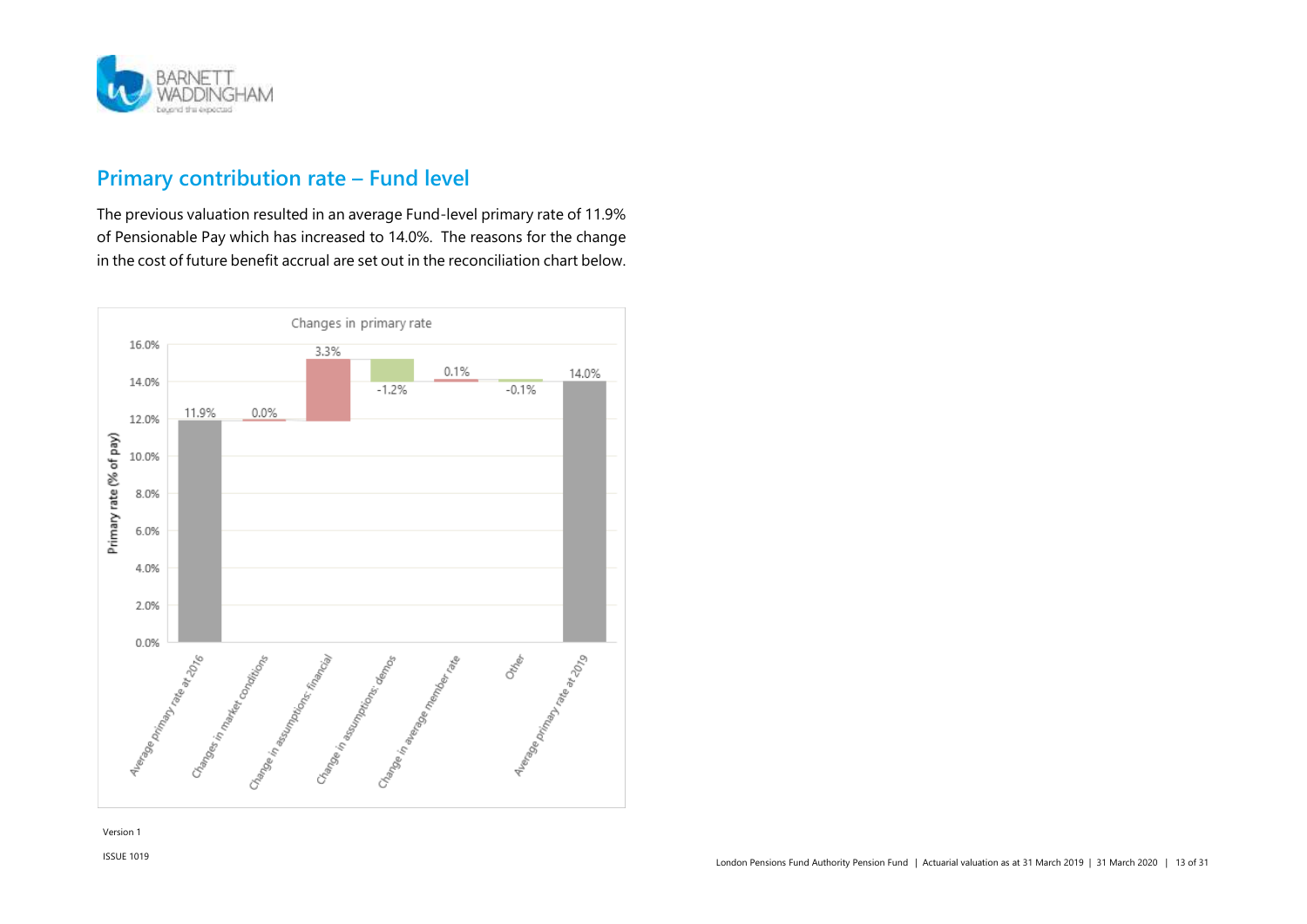

The change in the financial assumptions (primarily the reduction in discount rate) has increased the primary rate by 3.3% of pay. The change in demographic assumptions (in particular, the change in mortality assumption) has decreased the primary rate by 1.2% of pay.

### **Comparing experience with assumptions**

A comparison of the actual demographic experience of members of the Fund over the intervaluation period, with that assumed by the assumptions adopted at the last valuation in 2016 is shown in the graph below. The graph also shows how the assumptions adopted for this valuation would have compared with those adopted at 2016.



In particular, as a result of this analysis, it was decided to halve the allowance for future ill-health retirements assumed at the 2019 valuation (compared to the 2016 valuation).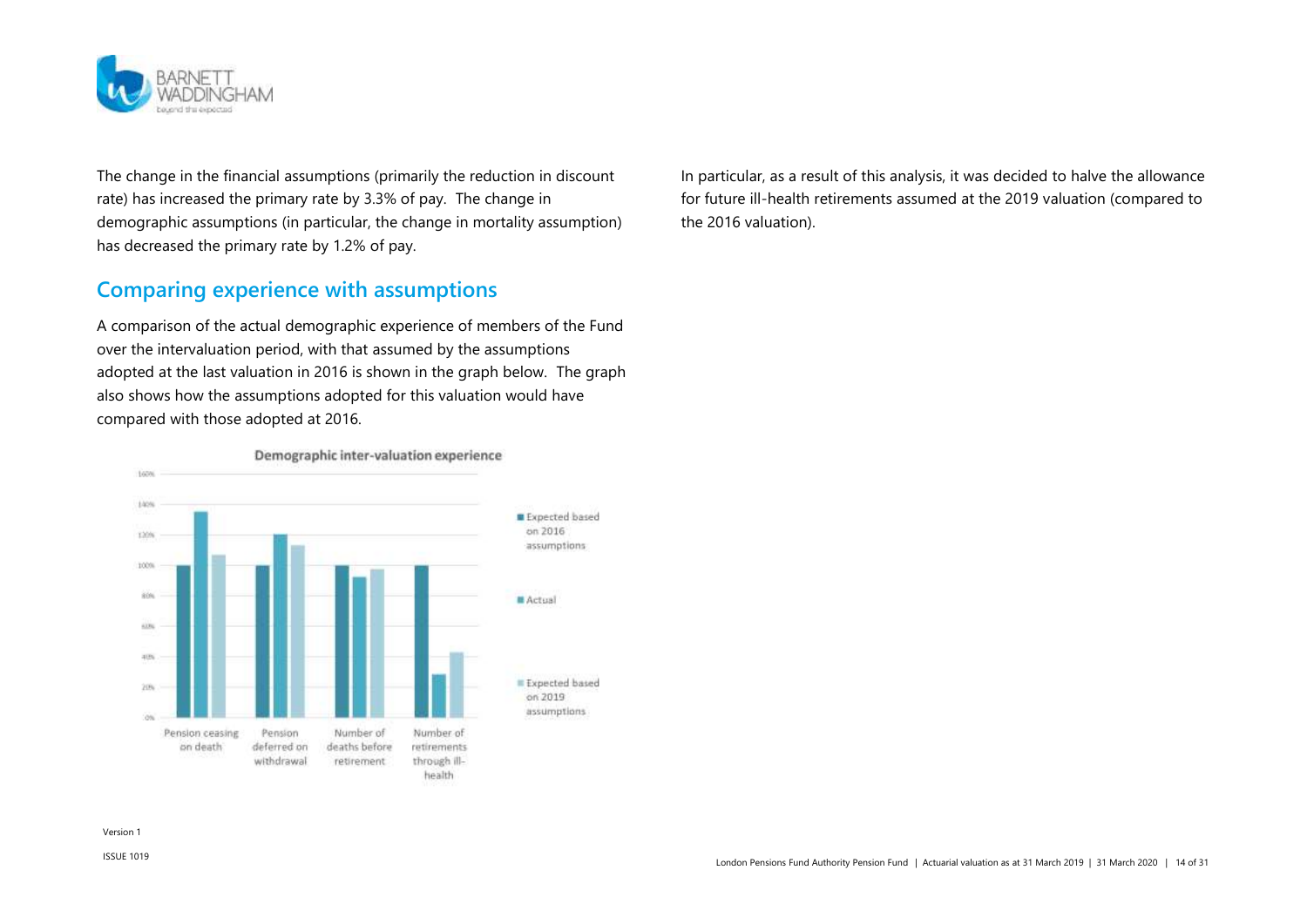

### <span id="page-14-0"></span>**Sensitivities to the liabilities**

The results set out in this report are based on a particular set of assumptions. The actual cost of providing the benefits will depend on the actual experience, which could be significantly better or worse than assumed. The sensitivity of the results to some of the key assumptions is set out in the table below.

The figures in the table are shown relative to the surplus of £481m and funding level of 109% on the **Fund-level** funding basis.

#### Sensitivity analysis - Past service funding position

|                                | <b>Valuation basis</b> | Decrease discount<br>rate by 0.1% p.a. | Increase CPI inflation<br>by 0.1% | Increase salary<br>assumption by 0.5% | Increase initial<br>addition to mortality<br>improvement by<br>0.5% | Increase long-term<br>rate of mortality<br>improvement by<br>0.25% |
|--------------------------------|------------------------|----------------------------------------|-----------------------------------|---------------------------------------|---------------------------------------------------------------------|--------------------------------------------------------------------|
|                                | £m                     | £m                                     | £m                                | £m                                    | £m                                                                  | £m                                                                 |
| Smoothed asset value           | 6,035                  | 6,035                                  | 6,035                             | 6,035                                 | 6,035                                                               | 6,035                                                              |
| Total past service liabilities | 5,554                  | 5,635                                  | 5,576                             | 5,584                                 | 5,588                                                               | 5,594                                                              |
| <b>Surplus (Deficit)</b>       | 481                    | 400                                    | 459                               | 451                                   | 447                                                                 | 441                                                                |
| Funding level                  | 109%                   | 107%                                   | 108%                              | 108%                                  | 108%                                                                | 108%                                                               |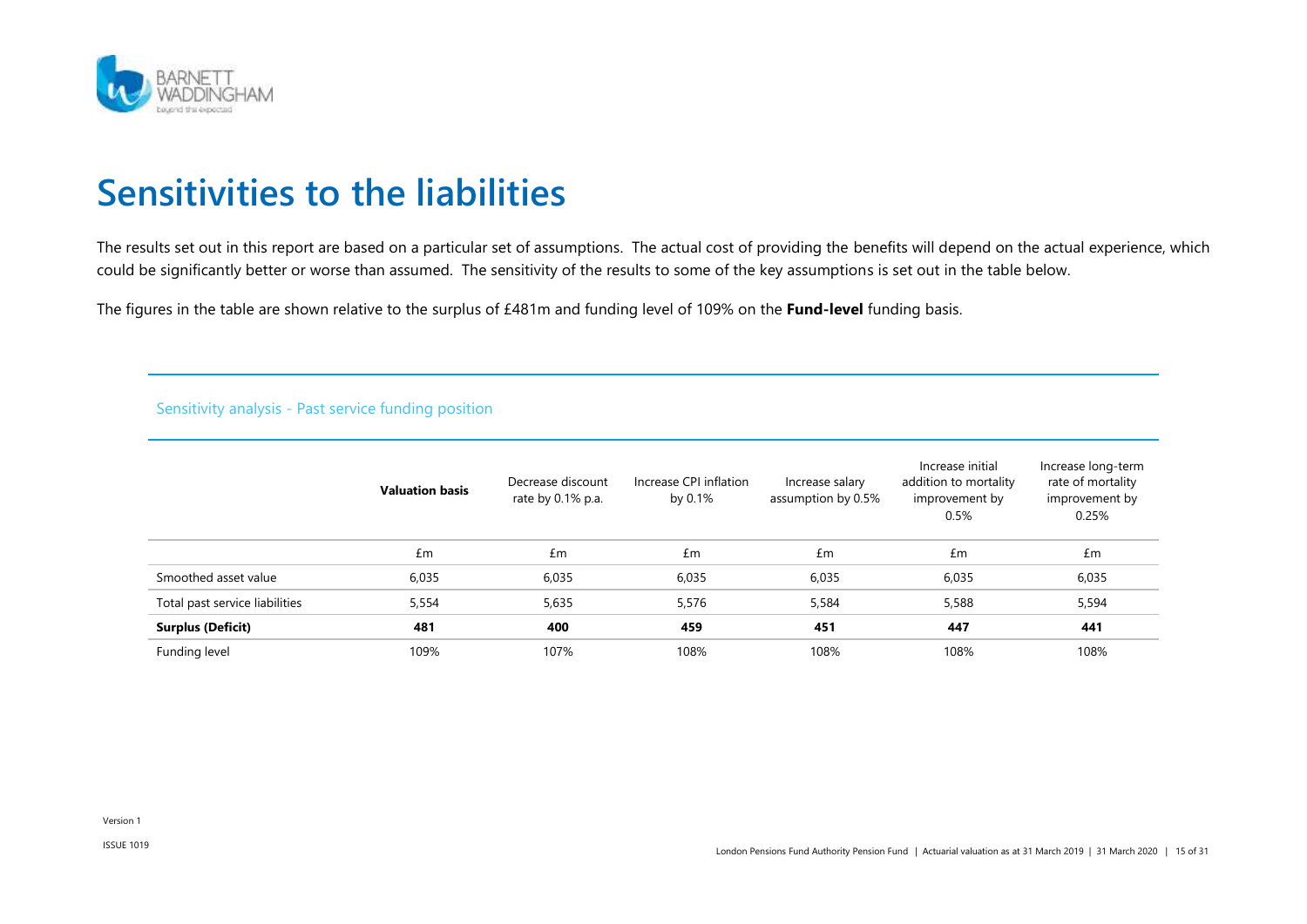

### <span id="page-15-0"></span>**Sensitivities to the primary contribution rate**

The calculated Fund-level primary contribution rate required to fund benefits as they are earned from year to year will also be affected by the particular set of assumptions chosen. The sensitivity of the primary rate to changes in some key assumptions on the **Fund-level** funding basis is shown below. Please note that the primary rate set out below does not include any adjustment via the secondary rate.

#### Sensitivity analysis - Past service funding position

|                                 | <b>Valuation basis</b> | Decrease discount<br>rate by 0.1% p.a. | Increase CPI inflation<br>by 0.1% | Increase salary<br>assumption by 0.5% | Increase initial<br>addition to mortality<br>improvement by<br>0.5% | Increase long-term<br>rate of mortality<br>improvement by<br>0.25% |
|---------------------------------|------------------------|----------------------------------------|-----------------------------------|---------------------------------------|---------------------------------------------------------------------|--------------------------------------------------------------------|
|                                 | % of pay               | % of pay                               | % of pay                          | % of pay                              | % of pay                                                            | % of pay                                                           |
| Total future service rate       | 21.2%                  | 21.7%                                  | 21.4%                             | 21.2%                                 | 21.4%                                                               | 21.3%                                                              |
| less employee contribution rate | $-7.2%$                | $-7.2%$                                | $-7.2%$                           | $-7.2%$                               | $-7.2%$                                                             | $-7.2%$                                                            |
| <b>Total primary rate</b>       | 14.0%                  | 14.5%                                  | 14.2%                             | 14.0%                                 | 14.2%                                                               | 14.1%                                                              |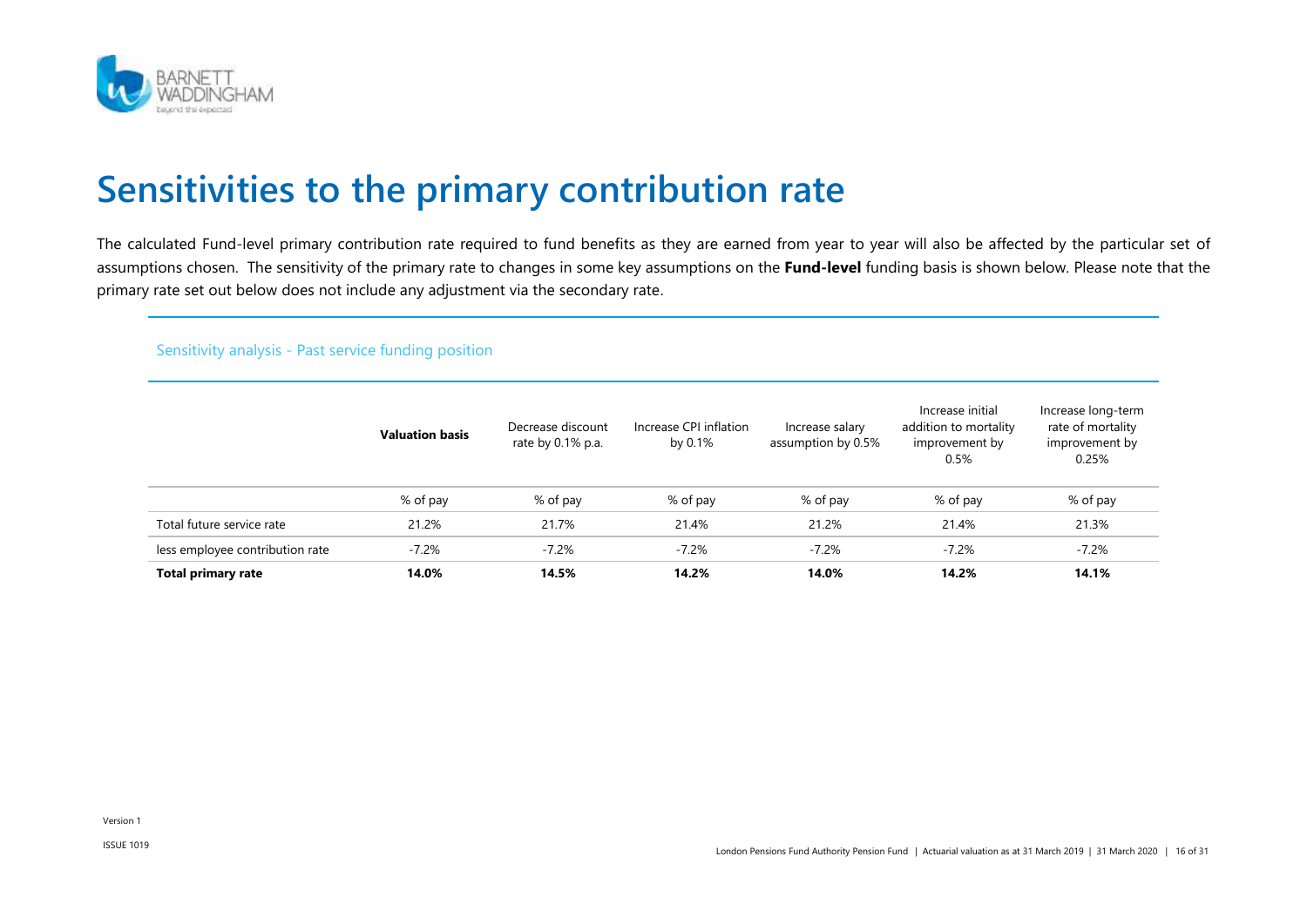

### <span id="page-16-0"></span>**Final comments**

### **Funding Strategy Statement (FSS)**

The assumptions used for the valuation must be documented in a revised Funding Strategy Statement to be agreed between the Fund Actuary and the administering authority.

### **Risks**

There are many factors that affect the Fund's funding position and could lead to the Fund's funding objectives not being met within the timescales expected. Some of the key risks that could have a material impact on the Fund are:

- **Employer covenant risk**
- Investment risk
- Inflation risk
- Mortality risk
- Member options risk
- Regulatory risk

Sensitivity to some of these risks were set out in the sensitivities section of this report. Please note that this is not an exhaustive list. Further information on these risks and more can be found in our initial results report and will be set out in greater detail in the Funding Strategy Statement.

This valuation only considers the position of the Fund at the valuation date, 31 March 2019, and does not consider the impact of any changes since the valuation date. The extent that actual experience following the valuation date is different to assumed, and the need for contributions to be adjusted in light of this, will be picked up at the next valuation.

### **Rates and Adjustments Certificate**

The contributions payable in respect of benefit accrual and any deficit contributions under each employer's recovery period have been set out in individual Rates and Adjustments Certificates in accordance with Regulation 62 of the Regulations and cover the period from 1 April 2020 to 31 March 2023. In these certificates no allowance will be made for additional costs arising which need to be met by additional contributions by the employer such as non-ill health early retirements.

The contributions in the Rates and Adjustments Certificates are set so that each employer's assets (including future contributions) are projected to be sufficient to cover the benefit payments for their members, on the assumptions set out in this report. Where there is currently a deficit for an individual employer, recovery of this deficit is targeted in line with the Fund's FSS and all employers are projected to be fully funded after a recovery period length of no more than 11 years.

This document has been agreed between the administering authority and the Fund Actuary. Contributions have been set which in our opinion meet the regulatory requirements and the funding objectives set out in the Fund's Funding Strategy Statement.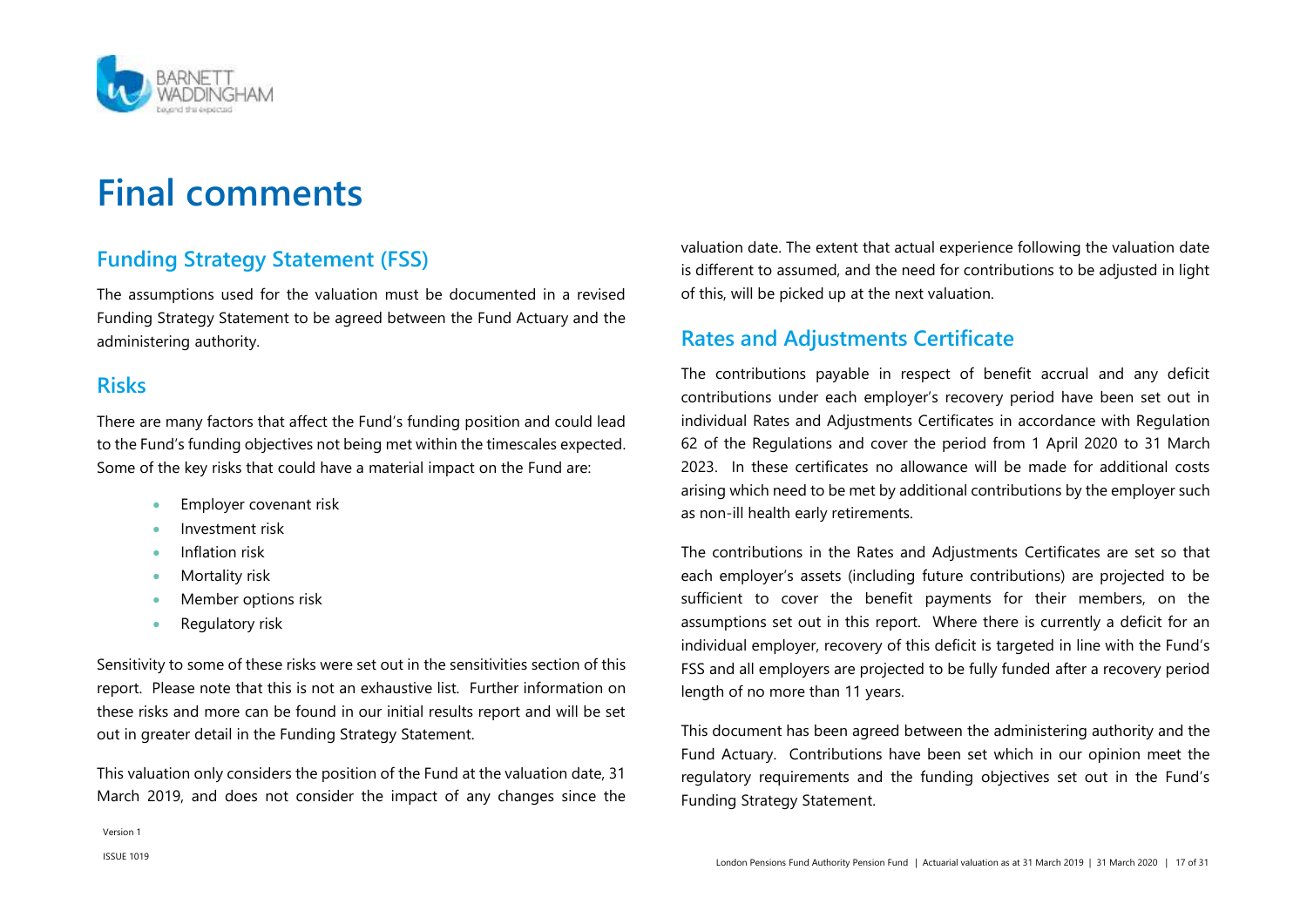

This report must be made available to members on request.

### **Post valuation events**

Since the valuation date there has been some very significant movements in investment markets and in particular over the three months to 31 March 2020, largely driven by the COVID-19 crisis. However, our funding model is designed to help withstand short-term volatility in markets as it is a longer term model and we also use smoothed assumptions over a six-month period with the ultimate aim of setting stable contributions for employers.  Therefore, although the falls in equity and corporate bond markets have been significant, the ongoing funding position under our model will not have fallen to the same extent, as the model helps to mitigate some of the impact of extreme events.

Due to the timing of these movements in the valuation process, and to the anticipated effect on the ongoing funding position, please note that no adjustments have been made to the valuation results or to the employer contributions previously agreed. The results are based on the position as at 31 March 2019 and this information on "post valuation events" is provided for information only.

We will continue to monitor the Fund's funding position and raise any individual employer cases with the Fund that we consider need any special attention.   The impact of the COVID-19 crisis will be fully considered as part of the 2022 valuation when we revisit employer contributions.

The next formal valuation is due to be carried out as at 31 March 2022 however we would recommend that the financial position of the Fund is monitored regularly during the period leading up to the next formal valuation. We would be happy to give more detail about the ways that this can be achieved.

 $G$ 

**Graeme Muir FFA Ross Anderson FFA** Partner **Associate Barnett Waddingham LLP Barnett Waddingham LLP**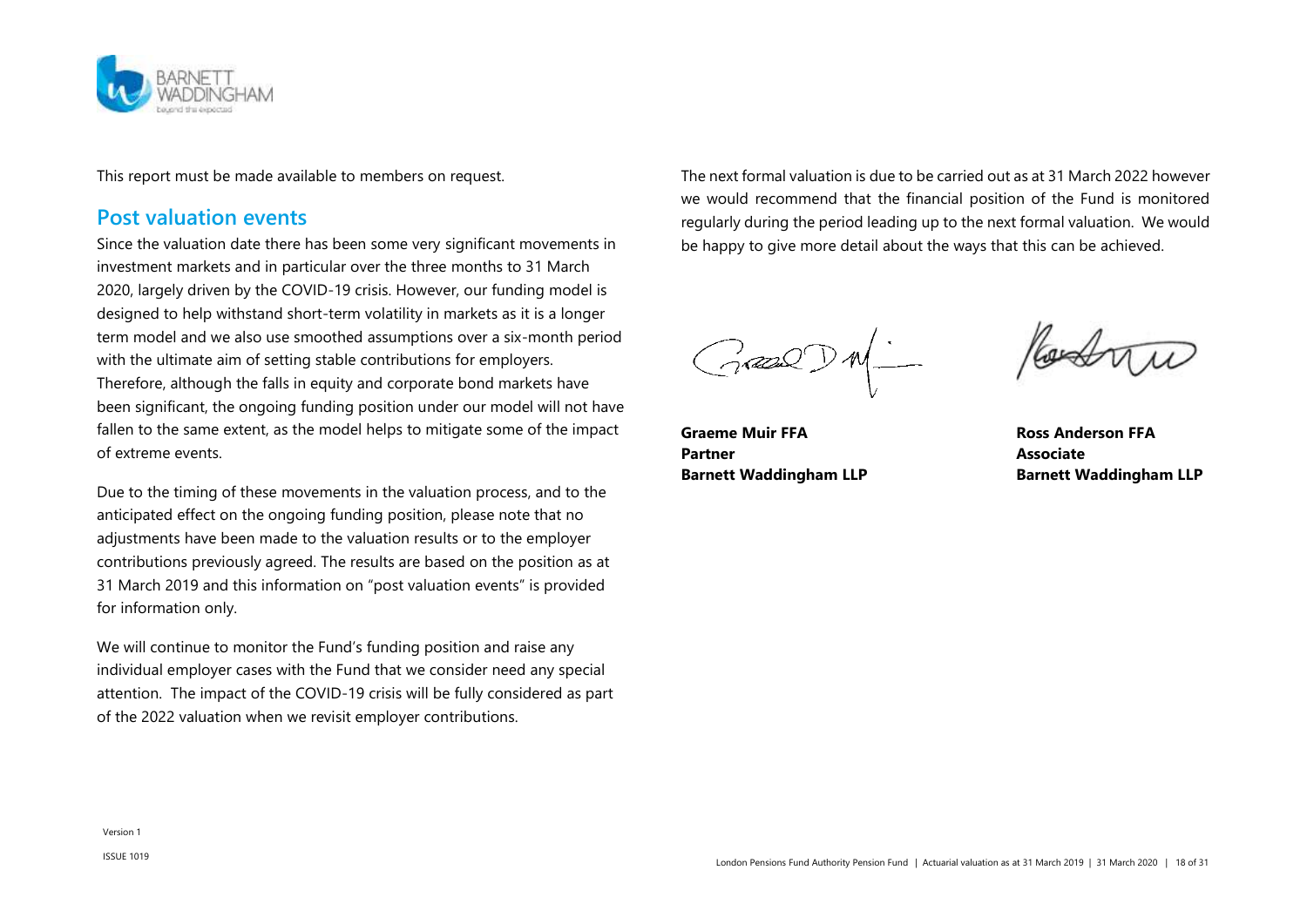# **Appendices**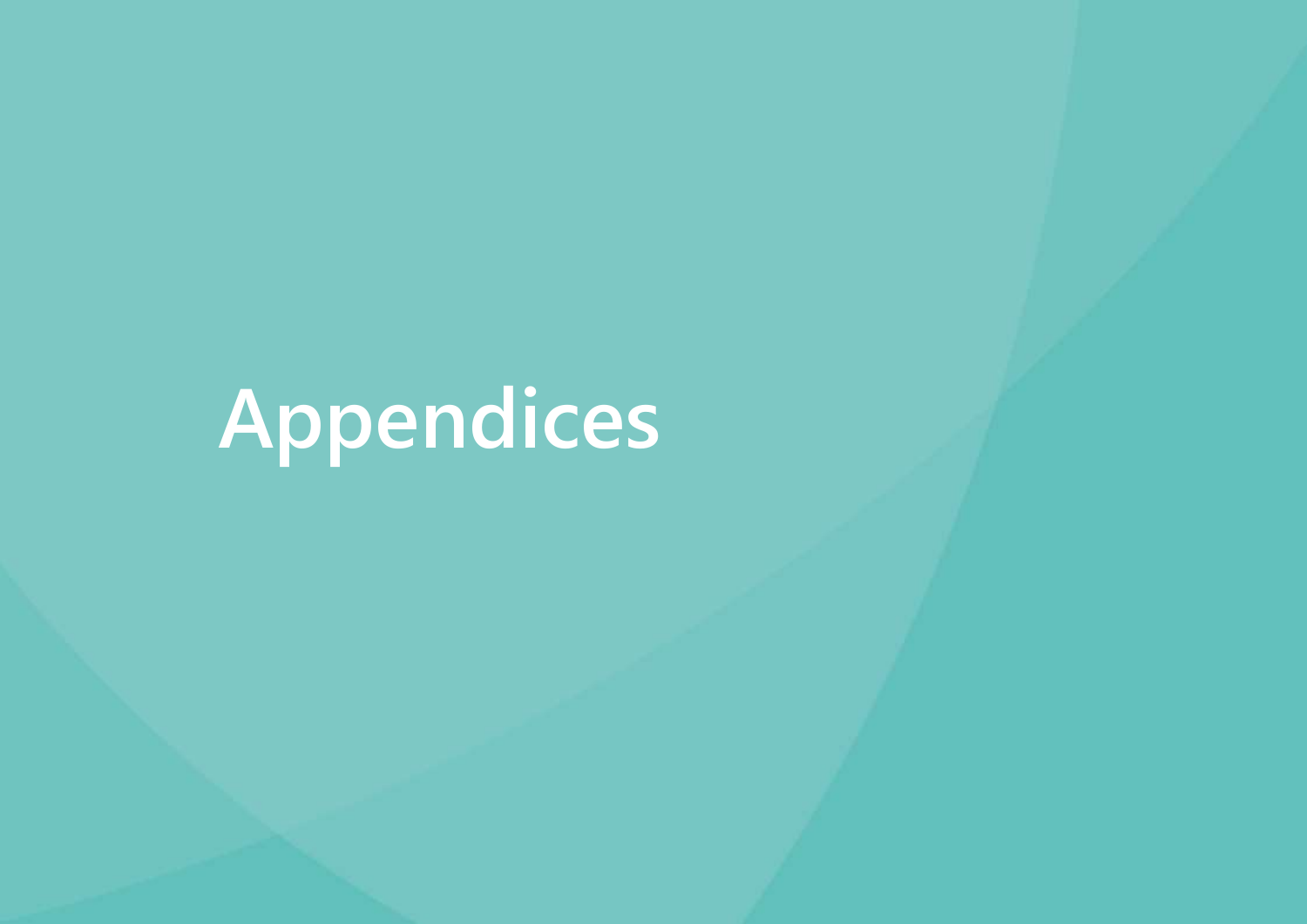

### <span id="page-19-0"></span>**Summary of membership data and benefits**

### **Membership data**

The membership data has been provided to us by the administering authority on behalf of the Fund's administrators. We have relied on information supplied by the administering authority being accurate. A summary of the membership data is included below and data from the previous valuation is also shown.

The membership data has been checked for reasonableness and we have compared the membership data with information in the Fund's accounts. Any missing or inconsistent data has been estimated where necessary. Whilst this should not be seen as a full audit of the data, we are happy that the data is sufficiently accurate for the purposes of the valuation.

There are a number of members who appear on the list of members who were active at the valuation date who, we were informed, left active service before the valuation date. For these members, the process of paying a refund of contribution or converting their active record to a deferred record had not yet been finalised. We have therefore treated these individuals as deferred members by calculating deferred benefits in line with the information provided in their active record, assuming they continued to accrue pension benefits to the date that they left active service. These members are included in the 'Deferred members (including undecided)' summary table below. They were included as active members in the Fund's accounts, which is the reason for discrepancies in the total membership numbers between this report and the accounts.

### **Membership summary**

A summary of the membership data used in the valuation is as follows. The membership data from the previous valuation is also shown for comparison. The 2019 average ages are weighted by liability calculated on the funding basis, while the 2016 average ages are unweighted.

Please note, this includes the members that transferred over from Essex Pension Fund in respect of Epping Forest College, who were not included in the Initial results advice report dated 17 October 2019. This information was provided by Essex County Council as administering authority to the Essex Pension Fund.

| <b>Active members</b> |        |                                |                |        |                                |                |
|-----------------------|--------|--------------------------------|----------------|--------|--------------------------------|----------------|
|                       |        | 31 March 2019                  |                |        | 31 March 2016                  |                |
|                       | Number | Pensionable<br>pay <i>f</i> ms | Average<br>age | Number | Pensionable<br>pay <i>f</i> ms | Average<br>age |
| Males                 | 7,168  | 241                            | 53             | 6,790  | 224                            | 45             |
| Females               | 10,819 | 289                            | 53             | 9,693  | 250                            | 44             |
| Total                 | 17,987 | 530                            | 53             | 16,483 | 473                            | 44             |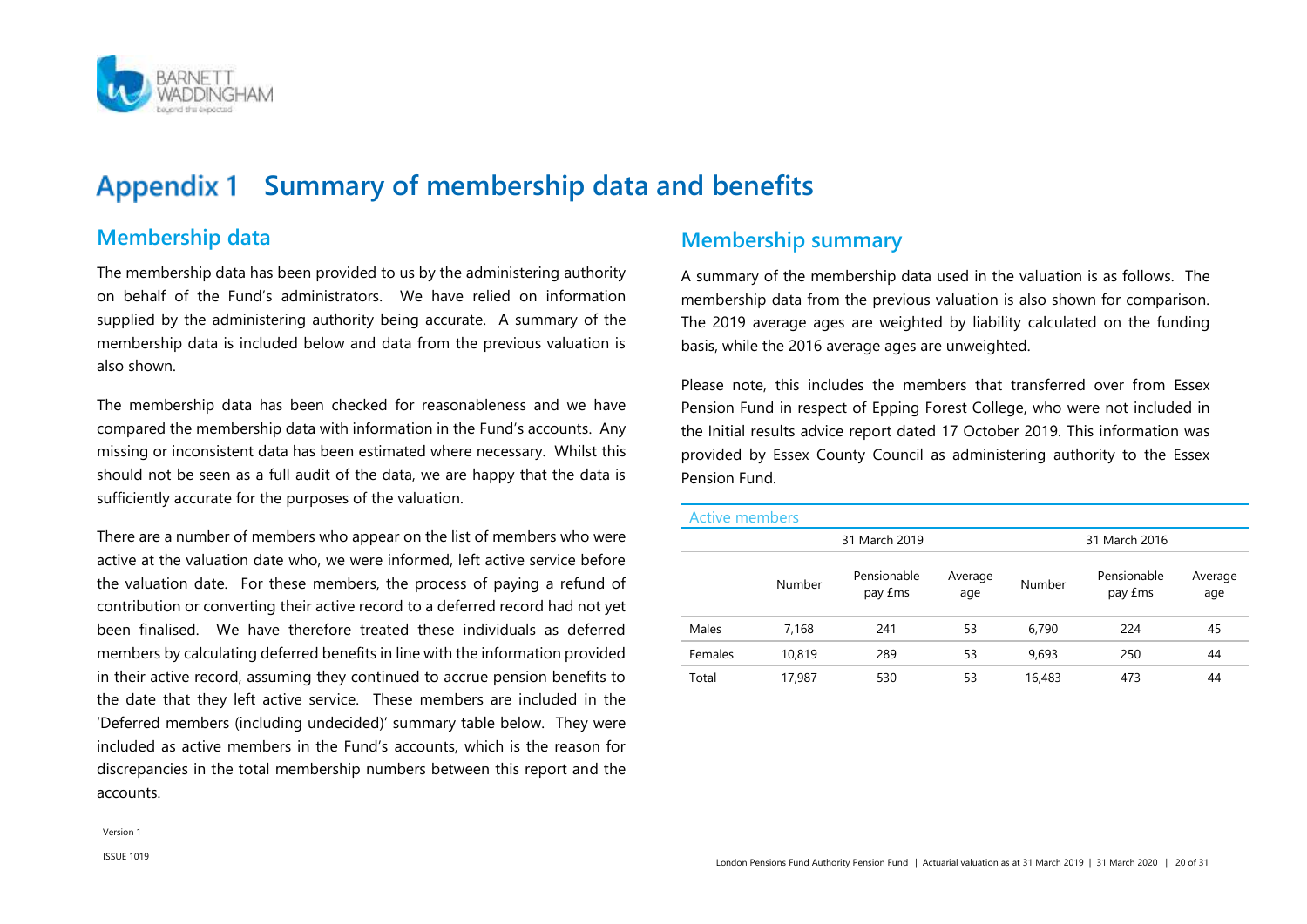

| Deferred members (including undecided) |                                |                                      |                |        |                               |                |
|----------------------------------------|--------------------------------|--------------------------------------|----------------|--------|-------------------------------|----------------|
|                                        | 31 March 2019                  |                                      |                |        | 31 March 2016                 |                |
|                                        | Number                         | Current<br>Pension <i><b>£ms</b></i> | Average<br>age | Number | Current<br>Pension <i>Ems</i> | Average<br>age |
| Males                                  | 13,372                         | 37                                   | 53             | 11,080 | 32                            | 47             |
| Females                                | 22,021                         | 48                                   | 52             | 17,823 | 40                            | 46             |
| Total                                  | 35,393                         | 85                                   | 52             | 28,903 | 72                            | 47             |
|                                        |                                | Pensioner and dependant members      |                |        |                               |                |
|                                        | 31 March 2019<br>31 March 2016 |                                      |                |        |                               |                |
|                                        | Number                         | Current<br>Pension £ms               | Average<br>age | Number | Current<br>Pension £ms        | Average<br>age |
| Males                                  | 13,362                         | 121                                  | 70             | 12,827 | 111                           | 73             |
| Females                                | 16,753                         | 92                                   | 70             | 15,271 | 79                            | 73             |
| Dependants                             | 5,638                          | 21                                   | 78             | 5,690  | 22                            | 77             |
| Total                                  | 35,753                         | 234                                  | 70             | 33,788 | 212                           | 74             |

### **Projected retirements**

In the table below we have set out the number of members who are assumed to reach retirement age over the period from 1 April 2019 to 31 March 2023 as required under the Regulations.

Members may retire for a number of reasons including reaching normal retirement age, retiring through ill-health or redundancy. The amounts set out

in the table below are the new retirement benefit amounts, as at the current valuation date that are assumed to come into payment in each of the intervaluation years.

| Projected new benefits |                      |                     |
|------------------------|----------------------|---------------------|
| Year to                | Number of<br>members | Retirement benefits |
|                        |                      | <b>£ms</b>          |
| 31/03/2020             | 1,378                | 24                  |
| 31/03/2021             | 1,070                | 16                  |
| 31/03/2022             | 1,192                | 18                  |
| 31/03/2023             | 1,253                | 24                  |

### **Allowance for GMP equalisation**

On 26 October 2018 the judgement was published for the Lloyds Banking Group Pensions Trustees Ltd vs Lloyds Bank Plc & Ors on how their Guaranteed Minimum Pensions (GMPs) should be equalised. However, HM Treasury (HMT) have confirmed that the GMP judgement "does not impact on the current method used to achieve equalisation and indexation in public service pension schemes", which is set out here:

[www.gov.uk/government/consultations/indexation-and-equalisation-of](http://www.gov.uk/government/consultations/indexation-and-equalisation-of-gmp-in-public-service-pension-schemes/consultation-on-indexation-and-equalisation-of-gmp-in-public-service-pension-schemes)[gmp-in-public-service-pension-schemes/consultation-on-indexation-and](http://www.gov.uk/government/consultations/indexation-and-equalisation-of-gmp-in-public-service-pension-schemes/consultation-on-indexation-and-equalisation-of-gmp-in-public-service-pension-schemes)[equalisation-of-gmp-in-public-service-pension-schemes](http://www.gov.uk/government/consultations/indexation-and-equalisation-of-gmp-in-public-service-pension-schemes/consultation-on-indexation-and-equalisation-of-gmp-in-public-service-pension-schemes)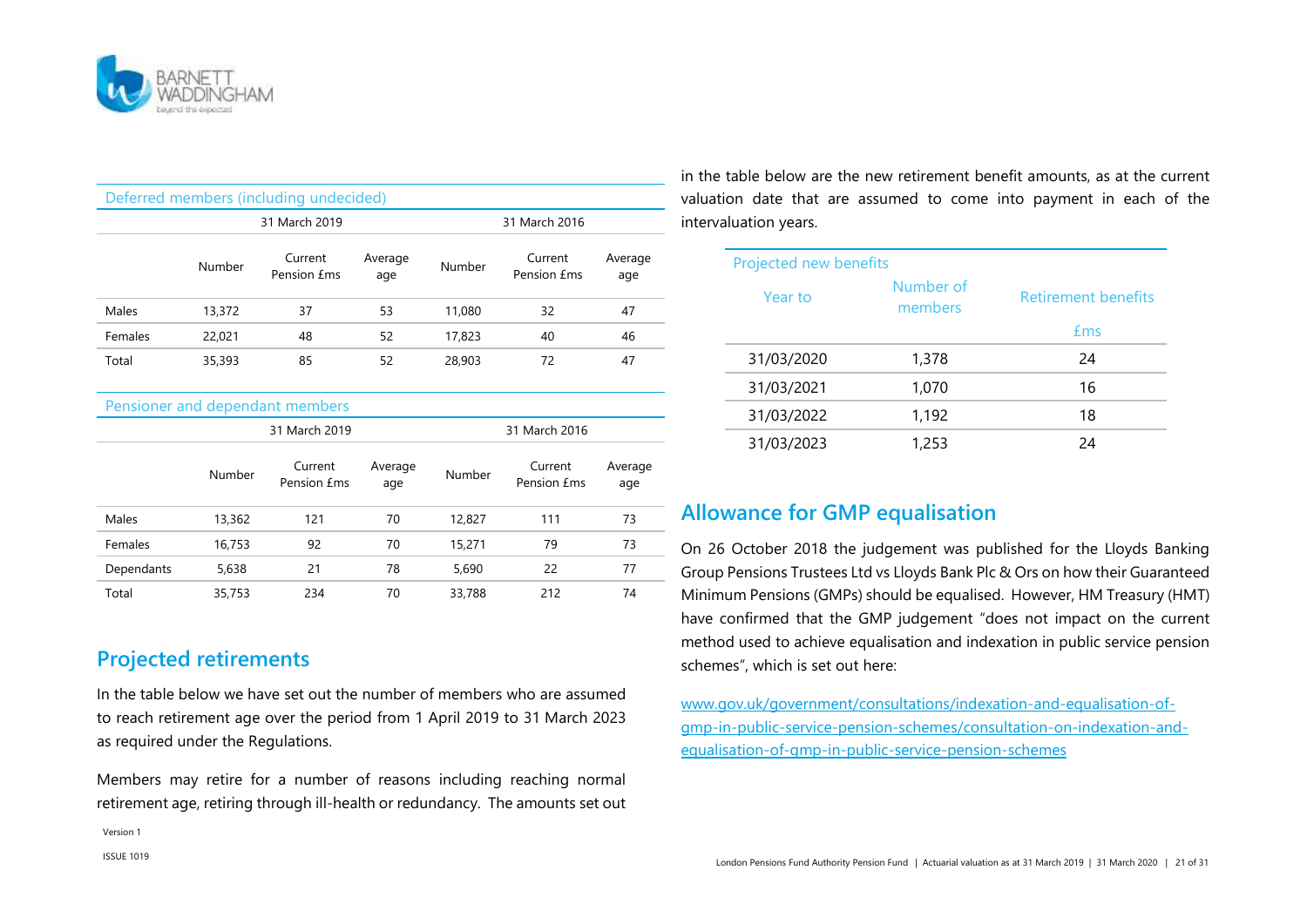

On 22 January 2018, the Government published the outcome to its indexation and equalisation of GMP in public service pension schemes consultation, concluding that the requirement for public service pension schemes to fully price protect the GMP element of individuals' public service pension would be extended to those individuals reaching State Pension Age (SPA) before 6 April 2021. HMT published a Ministerial Direction on 4 December 2018 to implement this outcome, with effect from 6 April 2016.

The assumption made at the 2019 valuation is that funds pay limited increases for members that have reached SPA by 6 April 2016, with the Government providing the remainder of the inflationary increase and that funds will be required to pay the full indexation on GMPs for those attaining SPA after 6 April 2016. This effectively assumes that the Government extends their current policy indefinitely and we believe this is a sensible approach to making an interim allowance for GMP equalisation.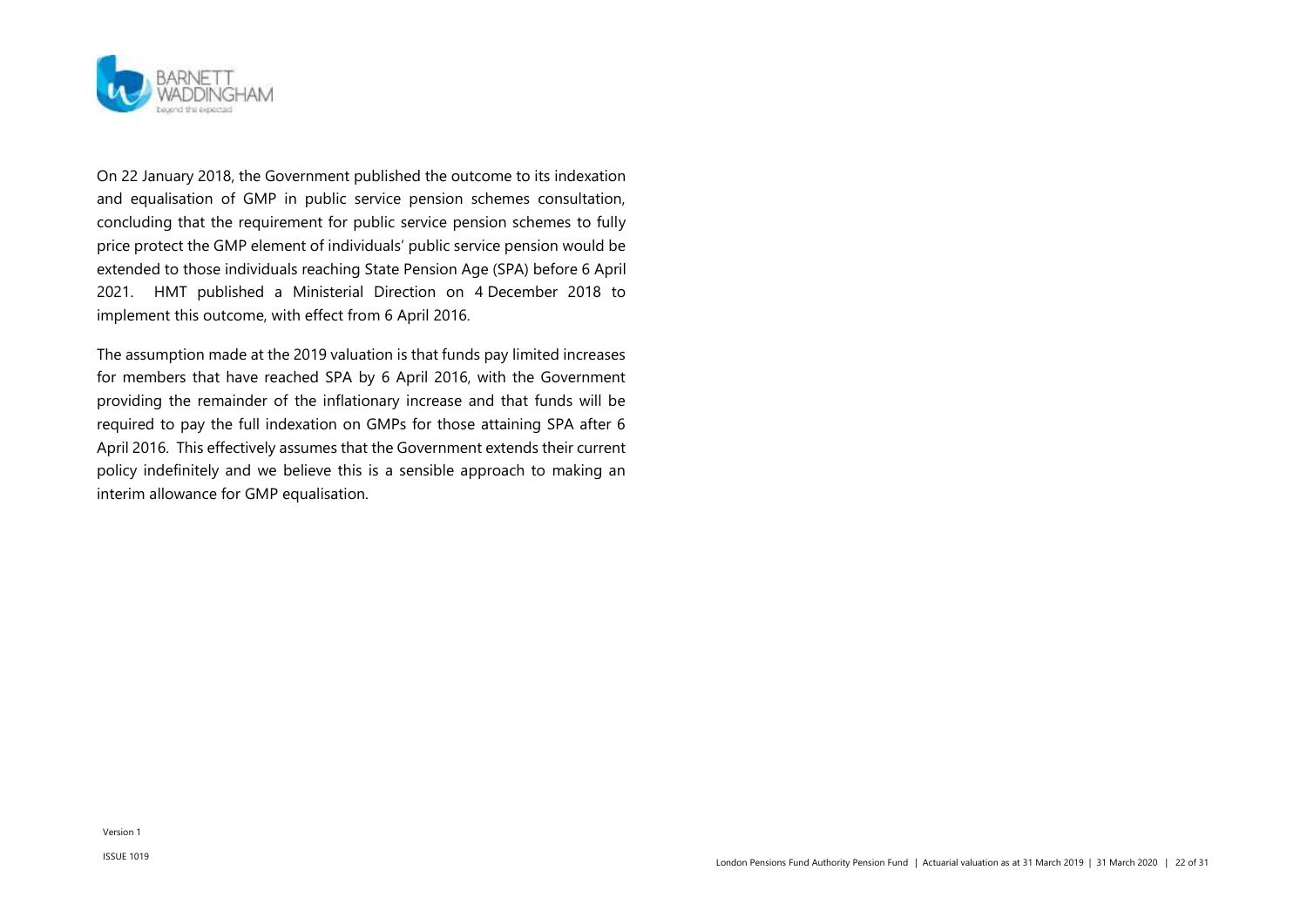

### <span id="page-22-0"></span>**Appendix 2 Summary of assumptions**

A summary of the assumptions adopted for the valuation at 31 March 2019 is set out below. The assumptions used in the previous valuation are also given below for comparison.

### **Summary of financial assumptions**

| <b>Assumptions</b>    |                              | Assumptions used for the 2019 valuation | Assumptions used for the 2016 valuation                                                                 |
|-----------------------|------------------------------|-----------------------------------------|---------------------------------------------------------------------------------------------------------|
| Financial assumptions |                              |                                         |                                                                                                         |
| Market date           |                              | 31 March 2019                           | 31 March 2016                                                                                           |
| CPI inflation         |                              | 2.6% p.a.                               | 2.4% p.a.                                                                                               |
| Salary increases      |                              |                                         |                                                                                                         |
|                       | Short-term                   | n/a                                     | CPI to 31 March 2020                                                                                    |
|                       | Long-term                    | 3.6% p.a.                               | 3.9% p.a.                                                                                               |
| Discount rate         |                              |                                         |                                                                                                         |
|                       | Fund-level                   | 5.3% p.a.                               | 5.7% p.a.                                                                                               |
|                       | Employer specific strategies | 5.1% p.a.                               | 5.5% p.a.                                                                                               |
|                       |                              |                                         | Funds will pay limited increases for members that have reached SPA by 6 April 2016, with the Government |

Pension increases on GMP

Funds will pay limited increases for members that have reached SPA by 6 April 2016, with the Government providing the remainder of the inflationary increases. For members that reach SPA after this date , we have assumed that Funds are required to pay the entire inflationary increases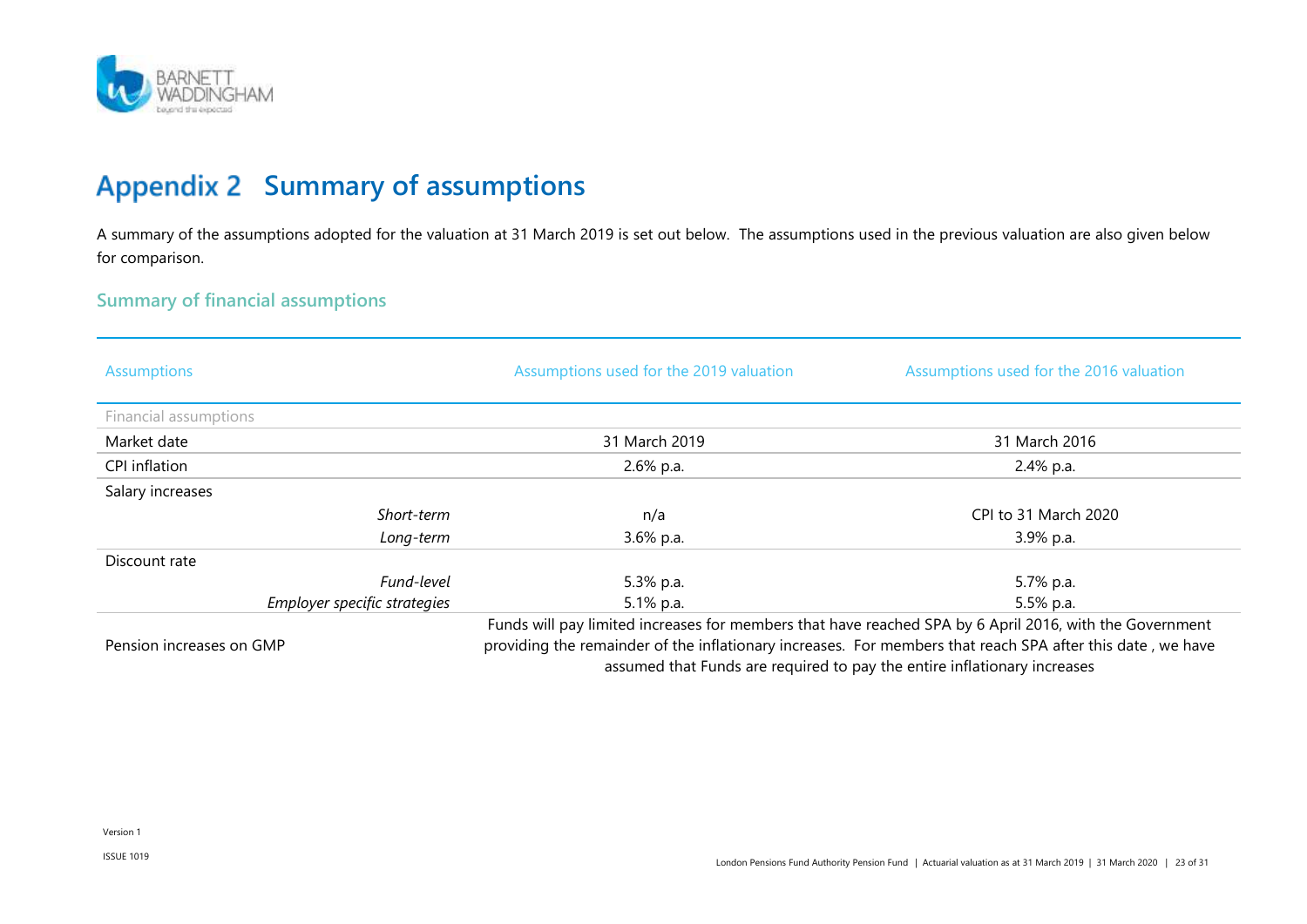

### **Employer-level discount rates**

At the 2019 valuation, each active employer in the Fund was put into one of six categories, each with different funding strategies, as shown in the table below. The classification of each employer was determined by the Administering Authority.

| Category                   | <b>Types of employers</b>                                                                                                                                                                                                                                                                                                                                                                                                                                      | Discount rate at 31<br><b>March 2019</b>                   | Discount rate at 31<br><b>March 2016</b>                   |
|----------------------------|----------------------------------------------------------------------------------------------------------------------------------------------------------------------------------------------------------------------------------------------------------------------------------------------------------------------------------------------------------------------------------------------------------------------------------------------------------------|------------------------------------------------------------|------------------------------------------------------------|
|                            | Employers with tax raising powers<br>Employers with a government guarantee                                                                                                                                                                                                                                                                                                                                                                                     |                                                            |                                                            |
| A-Open                     | Employers that provided substantial security above 70% of cessation deficit                                                                                                                                                                                                                                                                                                                                                                                    | 5.3% p.a.                                                  | 5.7% p.a.                                                  |
|                            | Schools/Academies<br>Transferee admission bodies pre-2016 with a category A letting authority (at time of transfer)                                                                                                                                                                                                                                                                                                                                            |                                                            |                                                            |
| B-Open                     | Employers that provide LPFA with significant security between 40% and 69% of cessation deficit<br>Employers that provide a legally valid/credible parent company guarantee<br>Employers that receive implicit support from the government with strong financial statements<br>Further & Higher Education and Housing bodies with strong financial statements<br>Transferee admission bodies pre-2016 with a category B letting authority (at time of transfer) | 4.9% p.a.                                                  | 5.4% p.a.                                                  |
| C <sub>1</sub>             | Employers with no security/guarantees/assurances that are financially stable<br>Transferee admission bodies pre-2016 with a category C1 letting authority (at time of transfer)                                                                                                                                                                                                                                                                                | 4.4% p.a.                                                  | 4.8% p.a.                                                  |
| C <sub>2</sub>             | Employers with no security/guarantees/assurances with identified risk                                                                                                                                                                                                                                                                                                                                                                                          | 3.5% p.a.                                                  | 4.0% p.a.                                                  |
| C3- Projected<br>Cessation | As C1 but projected to exit the Fund with no support after exit                                                                                                                                                                                                                                                                                                                                                                                                | 4.4% p.a. until<br>projected exit date,<br>1.6% thereafter | 4.8% p.a. until<br>projected exit date,<br>2.2% thereafter |
| C4- Projected<br>Cessation | As C2 but projected to exit the Fund with no support after exit                                                                                                                                                                                                                                                                                                                                                                                                | 3.5% p.a. until<br>projected exit date,<br>1.6% thereafter | 4.0% p.a. until<br>projected exit date,<br>2.2% thereafter |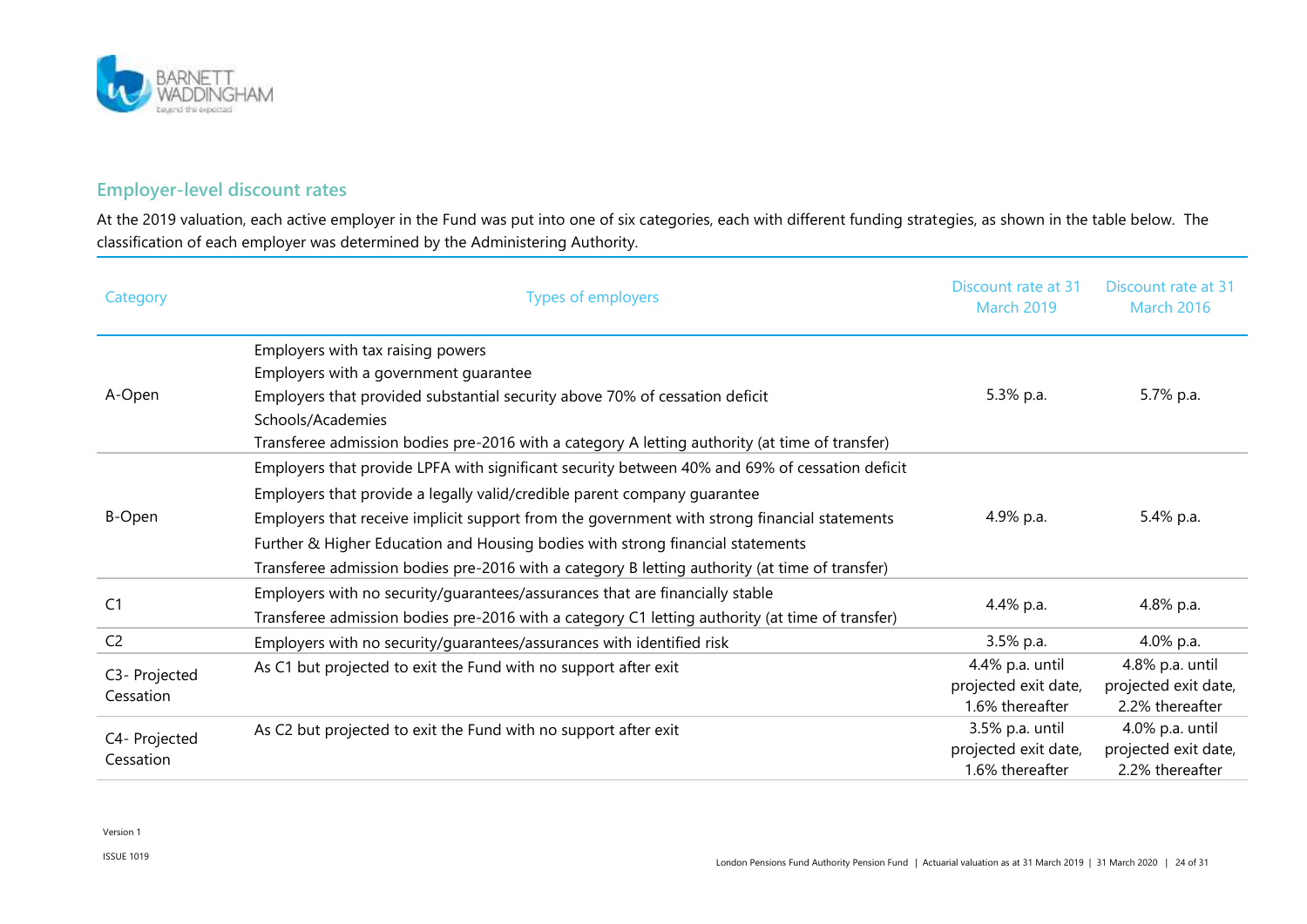

### **Summary of demographic assumptions**

| <b>Assumptions</b>                     | Assumptions used for the 2019 valuation                                                              | Assumptions used for the 2016 valuation |
|----------------------------------------|------------------------------------------------------------------------------------------------------|-----------------------------------------|
| Demographic assumptions                |                                                                                                      |                                         |
| Post-retirement mortality              | Male / Female                                                                                        | Male / Female                           |
| Member base tables                     | Club Vita                                                                                            | Club Vita                               |
| Member mortality multiplier            | 100%                                                                                                 | 100.0%                                  |
| Dependant base tables                  | Club Vita                                                                                            | Club Vita                               |
| Dependant mortality multiplier         | 100%                                                                                                 | 100.0%                                  |
| Projection model                       | CMI 2018                                                                                             | CMI 2015                                |
| Long-term rate of improvement          | 1.25% p.a.                                                                                           | 1.5% p.a.                               |
| Smoothing parameter                    | 7.0                                                                                                  | n/a                                     |
| Initial addition to improvements       | $0.5%$ p.a.                                                                                          | n/a                                     |
| Life expectancy (in years) from age 65 |                                                                                                      |                                         |
| Retiring today (males)                 | 21.2                                                                                                 | 21.5                                    |
| Retiring today (females)               | 23.9                                                                                                 | 24.6                                    |
| Retiring in 20 years (males)           | 22.6                                                                                                 | 23.9                                    |
| Retiring in 20 years (females)         | 25.4                                                                                                 | 27.0                                    |
| Retirement assumption                  | Weighted average of each tranche retirement age                                                      |                                         |
| Pre-retirement decrements              | GAD 2016 scheme valuation, with no salary scale and<br>50% multiplier to ill-health retirement rates | GAD 2013 scheme valuation               |
| 50:50 assumption                       | Member data                                                                                          | Member data                             |
| Commutation                            | 50% of maximum                                                                                       | 50% of maximum                          |
| % members with qualifying dependant    | 75% / 70%                                                                                            | 75% / 70%                               |
| Age difference                         | Males are 3 years older                                                                              | Males are 3 years older                 |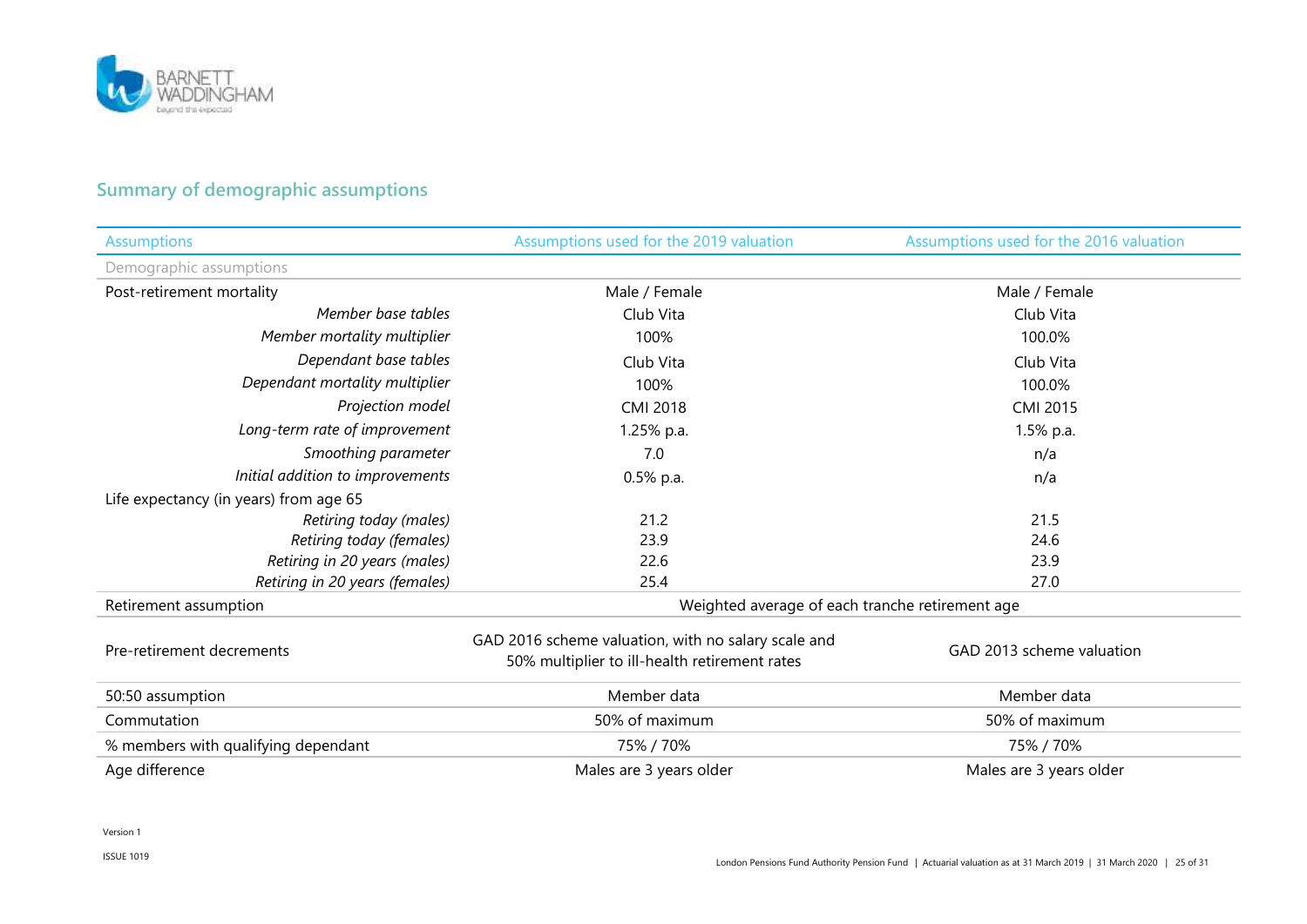

### **Demographic assumptions – sample rates**

The following tables set out some sample rates of the demographic assumptions used in the calculations. These sample rates are based on those set by the Government Actuary's Department (GAD) based on analysis of the Local Government Pension Scheme (LGPS) in England and Wales.

#### **Allowance for ill-health early retirements**

A small proportion of members are assumed to retire early due to ill health. In the table below we set out an extract of some sample rates from the GAD tables used:

| Age | <b>Males</b> | <b>Females</b> |
|-----|--------------|----------------|
| 25  | 0.01%        | 0.00%          |
| 30  | 0.01%        | 0.01%          |
| 35  | 0.02%        | 0.01%          |
| 40  | 0.04%        | 0.03%          |
| 45  | 0.09%        | 0.06%          |
| 50  | 0.18%        | 0.13%          |
| 55  | 0.36%        | 0.28%          |
| 60  | 0.74%        | 0.62%          |
| 65  | 1.51%        | 1.34%          |

Please note the above rates are the raw decrements as set by GAD. Our assumption is that there will be 50% of the number of ill-health retirements assumed by GAD.

The proportion of ill-health early retirements falling into each tier category has been assumed to be as follows for both males and females:

| T<br>7er | $T$ ier . |     |
|----------|-----------|-----|
| '5%      | 5%        | 10% |

#### **Death before retirement**

A small number of members are assumed to die before reaching retirement age. In the table below we set out an extract of some sample rates from the GAD tables used:

| Age | <b>Males</b> | <b>Females</b> |
|-----|--------------|----------------|
| 25  | 0.02%        | 0.01%          |
| 30  | 0.03%        | 0.01%          |
| 35  | 0.05%        | 0.02%          |
| 40  | 0.06%        | 0.03%          |
| 45  | 0.09%        | 0.05%          |
| 50  | 0.13%        | 0.08%          |
| 55  | 0.21%        | 0.12%          |
| 60  | 0.32%        | 0.19%          |
| 65  | 0.50%        | 0.29%          |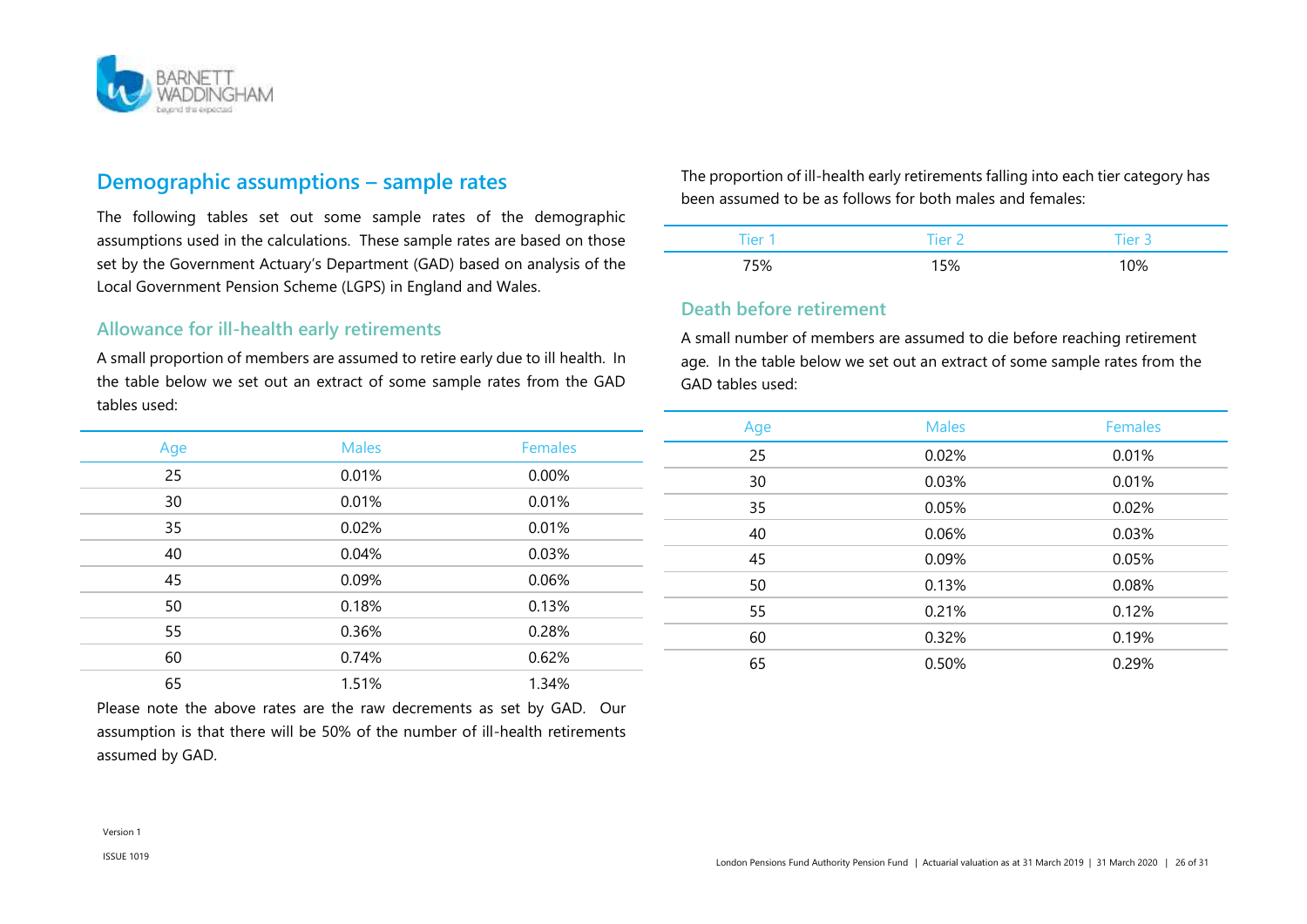

### **Allowance for withdrawals**

This assumption is regarding active members who leave service to move to deferred member status. Active members are assumed to leave service at the following sample rates:

| Age | <b>Males</b> | <b>Females</b> |
|-----|--------------|----------------|
| 25  | 9.21%        | 10.17%         |
| 30  | 7.25%        | 8.07%          |
| 35  | 5.70%        | 6.40%          |
| 40  | 4.48%        | 5.07%          |
| 45  | 3.53%        | 4.03%          |
| 50  | 2.78%        | 3.19%          |
| 55  | 2.18%        | 2.53%          |
| 60  | 1.72%        | 2.01%          |
| 65  | 1.35%        | 1.59%          |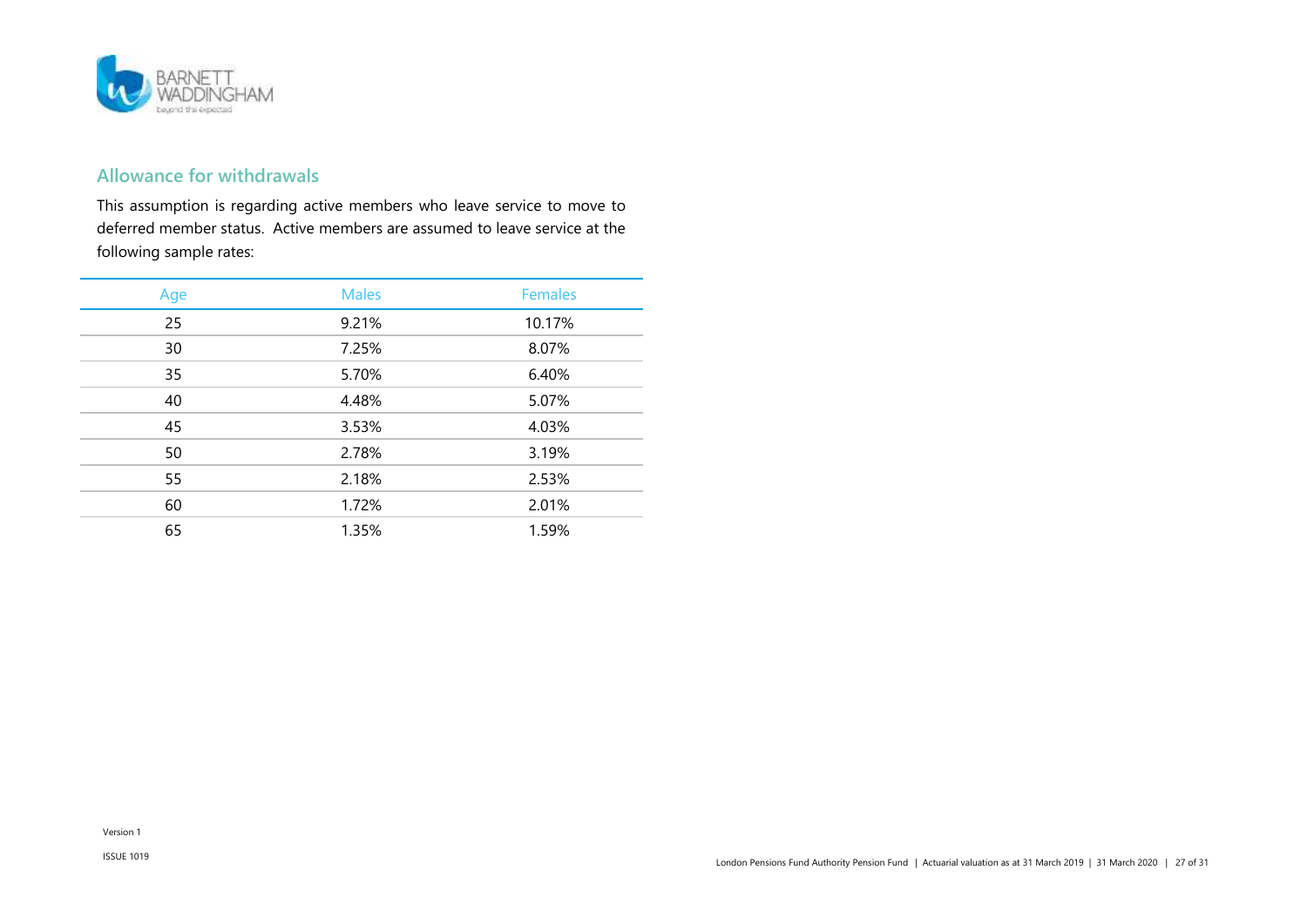

### <span id="page-27-0"></span>**Appendix 3 Dashboard**

Past service funding position - local funding basis

| Funding level (assets/liabilities)                                               | 106%                                                  |  |  |
|----------------------------------------------------------------------------------|-------------------------------------------------------|--|--|
| Funding level (change since previous valuation)                                  | 10%                                                   |  |  |
| Asset value used at the valuation                                                | £6,035,000,000                                        |  |  |
| Value of liabilities                                                             | £5,709,000,000                                        |  |  |
| Surplus (deficit)                                                                | £326,000,000                                          |  |  |
|                                                                                  |                                                       |  |  |
| Discount rate (Fund average)                                                     | 5.1% p.a.                                             |  |  |
| Assumed pension increases (CPI)                                                  | 2.6% p.a.                                             |  |  |
|                                                                                  |                                                       |  |  |
| Method of derivation of discount rate, plus any changes since previous valuation | In line with page 7 of the Funding Strategy Statement |  |  |
|                                                                                  |                                                       |  |  |
| Assumed life expectancies at age 65:                                             |                                                       |  |  |
| Average life expectancy for current pensioners - men currently age 65            | 21.2 years                                            |  |  |
| Average life expectancy for current pensioners - women currently age 65          | 23.9 years                                            |  |  |
| Average life expectancy for future pensioners - men currently age 45             | 22.6 years                                            |  |  |
| Average life expectancy for future pensioners - women currently age 45           | 25.4 years                                            |  |  |
|                                                                                  |                                                       |  |  |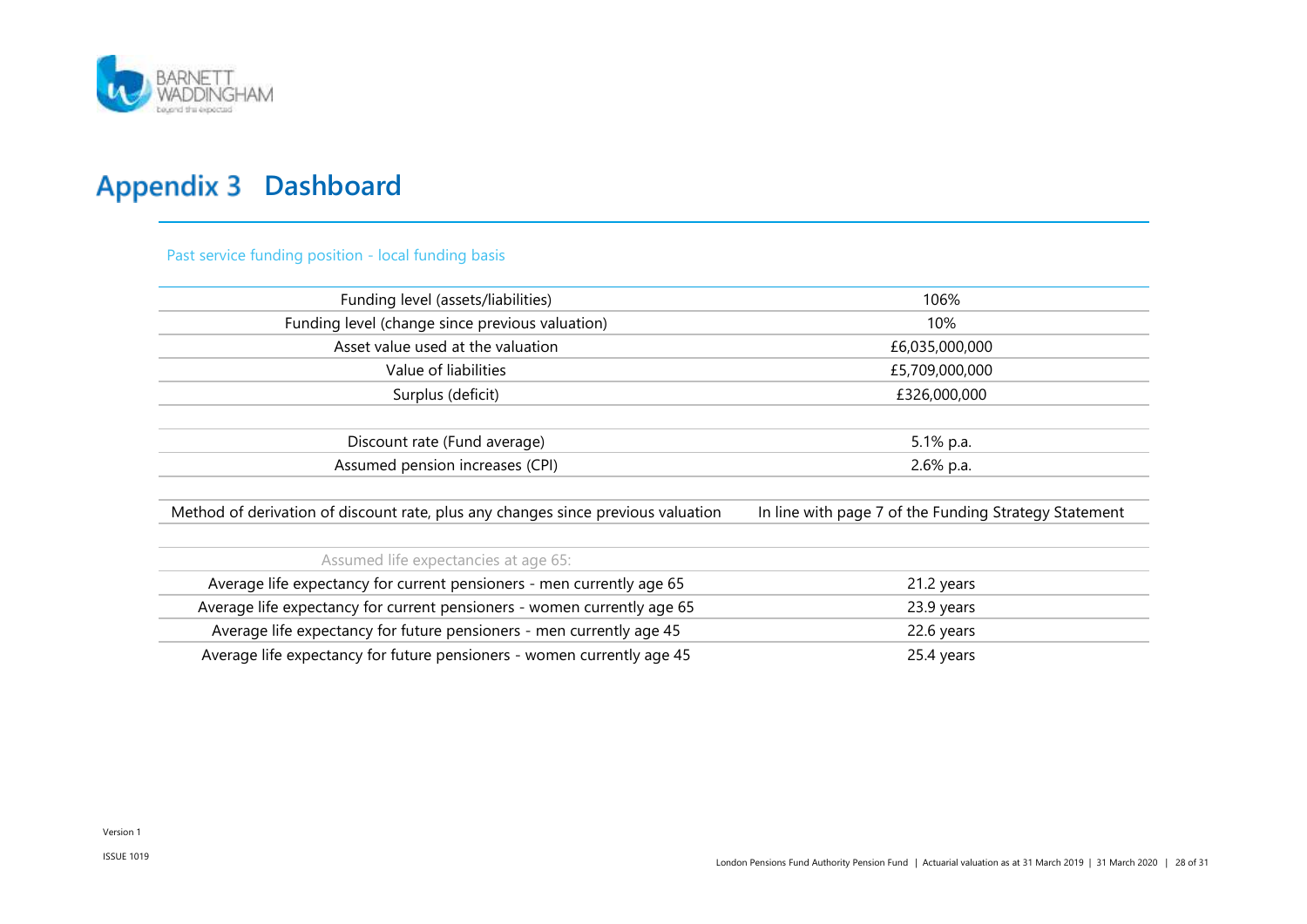

### Past service funding position - SAB basis (for comparison purposes only)

| £6.053.254.000 |
|----------------|
| £5,574,000,000 |
| 109%           |
|                |

Funding level on SAB basis (change since last valuation) 13%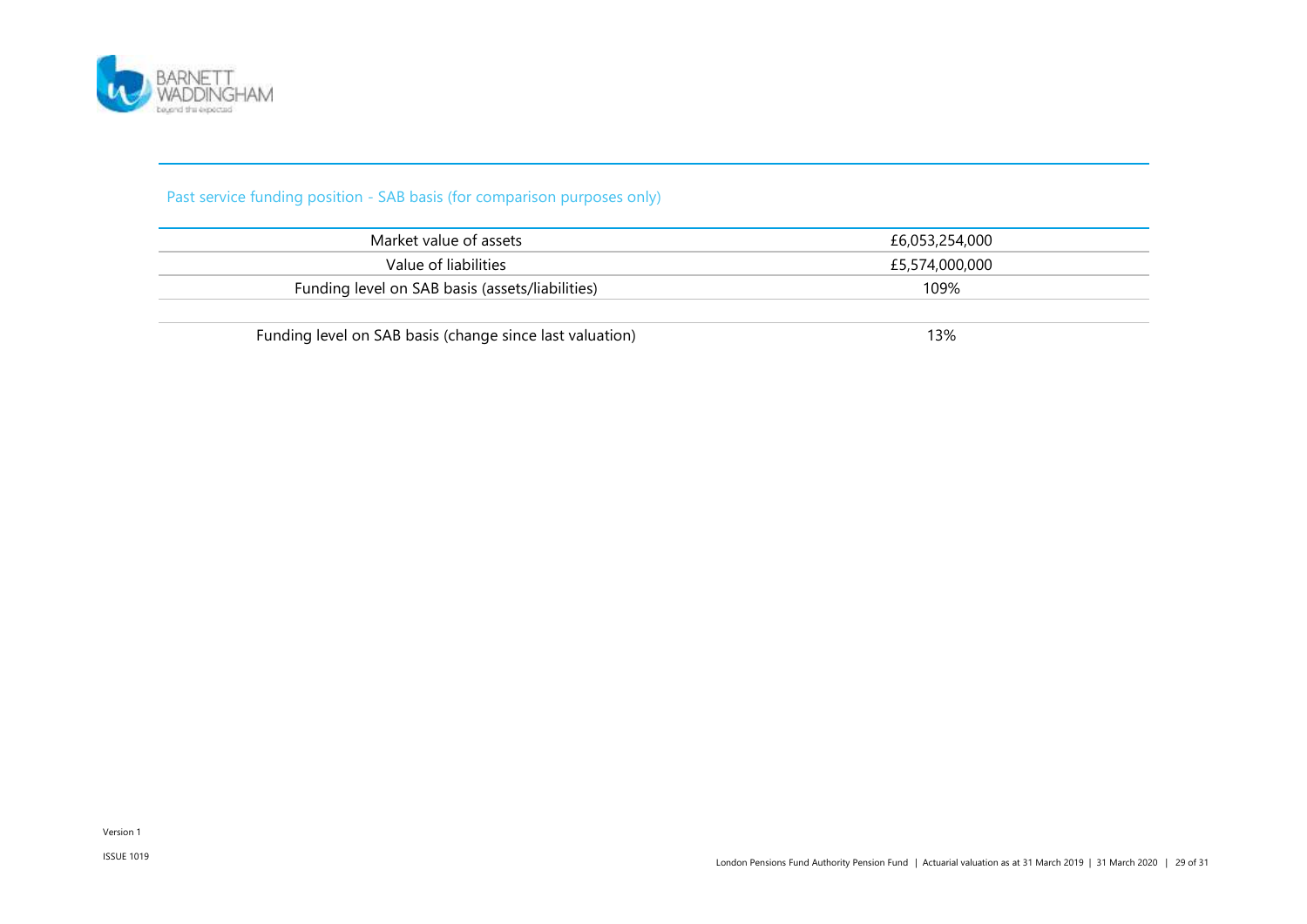

#### Contribution rates payable

| Primary contribution rate                                                                             | 15.2% of pay p.a. |                             |                   |
|-------------------------------------------------------------------------------------------------------|-------------------|-----------------------------|-------------------|
|                                                                                                       |                   |                             |                   |
| Secondary contribution rate (cash amounts in each year in line with CIPFA<br>quidance)                |                   |                             |                   |
| Secondary contribution rate 2020/21                                                                   | £12,953,000       |                             |                   |
| Secondary contribution rate 2021/22                                                                   | £13,932,000       |                             |                   |
| Secondary contribution rate 2022/23                                                                   | £14,444,000       |                             |                   |
| Giving total expected contributions:                                                                  |                   |                             |                   |
| Total expected contributions 2020/21 (£ figure based on assumed payroll)                              | £95,919,000       | Based on assumed payroll of | £544,570,000      |
| Total expected contributions 2021/22 (£ figure based on assumed payroll)                              | £99,923,000       | Based on assumed payroll of | £564,424,000      |
| Total expected contributions 2022/23 (£ figure based on assumed payroll)                              | £103,570,000      | Based on assumed payroll of | £585,002,000      |
|                                                                                                       |                   |                             |                   |
| Average employee contribution rate (% of pay)                                                         | 7.2% of pay       |                             |                   |
|                                                                                                       |                   |                             |                   |
| Employee contribution rate (£ figure based on assumed payroll)                                        | £39,209,000 p.a.  | Based on assumed payroll of | £544,570,000 p.a. |
|                                                                                                       |                   |                             |                   |
| Additional information                                                                                |                   |                             |                   |
| Percentage of liabilities relating to employers with deficit recovery periods longer<br>than 20 years | 0%                |                             |                   |
| Percentage of total liabilities that are in respect of Tier 3 employers                               | 48%               |                             |                   |